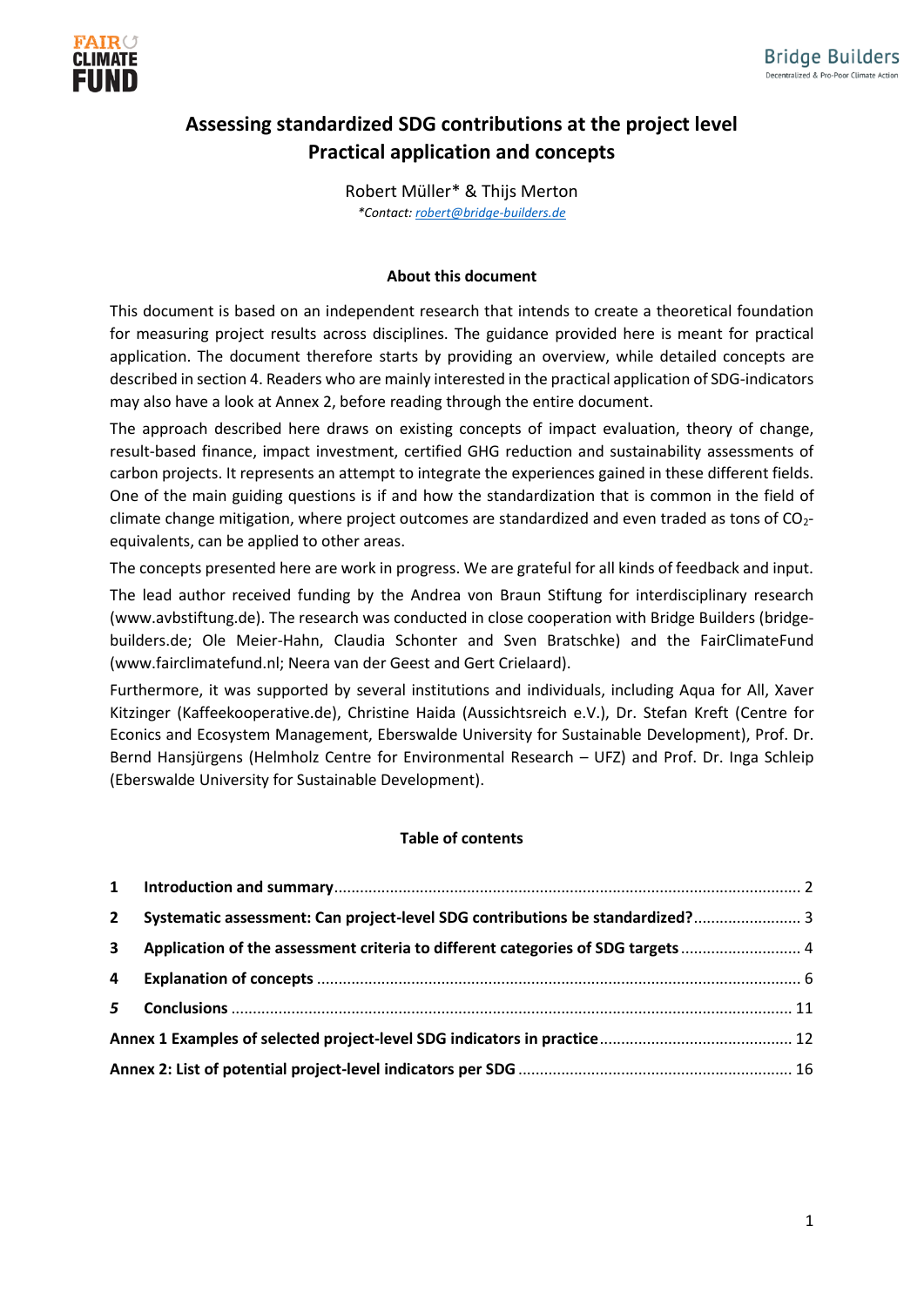

## <span id="page-1-0"></span>1 Introduction and summary

Progress towards SDG targets is measured globally through official SDG indicators. These are suitable for regular (annual) observations at the country-level. But official SDG indicators are often difficult to apply to projects and programmes, due to two reasons:

- Official SDG indicators mostly measure relative change, for example, in reference to a country's population. But a project's SDG contributions depend on its size, for example, the size of its target group. Comparisons between projects require standardized units that represent absolute values. These units also need to consider the duration of a project's effects.
- Official SDG indicators observe the cumulative effects of different kinds of policies, activities and dynamics, without a primary need to know about causalities. But measuring a project's results requires explaining how this project is responsible for the observed change, among others, by comparing with a baseline or counterfactual.

In order to cope with these challenges, a systematic approach for project-level SDG measurement is defined, drawing on impact evaluation, theory of change, experiences from result-based finance, impact investment, certified GHG reduction and sustainability assessments of carbon projects.

The approach strives for a profound understanding of project results to be measured, which includes assessing the intrinsic values behind the indicators and the level where change occurs (outputoutcome-impact, see below). The approach is not to be seen as a straight instruction on how to derive project-level SDG indicators, but rather as an impulse for reflection about measuring project results.

It is found that human wellbeing can be standardized quite well by referring to the universally equivalent value of human life or its quality. Some of these may be quantified in "person-years", meaning that the value of an achievement (like access to drinking water) increases linearly with the time it persists. This implies a need for regular systematic ex-post monitoring.

For SDGs targeting nature, achievements are more difficult to standardize, among others because nature is mostly targeted indirectly by mitigating threats, making it difficult to trace results back to a project.

We hope that applying the suggested procedure can increase clarity on change assessment and support result-oriented project planning, even in the many cases where change is difficult or impossible to quantify.

## **Example of a standardized, project-level SDG indicator measured in person-years:**

Two projects promote the dissemination of solar home systems (SHS) in areas without grid connection. Both distribute of 200 units, each serving 5 persons in average. After 4 years, it is found:

Project A: In average, the usage rate of SHS was 50%.

Project B: the usage rate of SHS was 100%. But after three years, the national grid was extended to the project region. Therefore, households stopped using the SHS.

How could the projects' contributions to SDG 7 be measured (original indicator: Proportion of population with access to electricity? Should project B be regarded worthless, since it stopped? Or should it be rated higher due to the better adoption of the technology?

We suggest to use the unit "person-years", considering the permanence of results:

Project A achieved 2,000 person-years of electrification (50% of 1,000 persons, for four years).

Project B: 3,000 person years of electrification (100% of 1,000 persons, for three years).

Monitoring after 8 years might show a higher value for project A, since it is still ongoing. While perfect standardization will never be reached in a complex world, this approach allows at least to consider the dimension of time, which is crucial if evaluating the results of projects.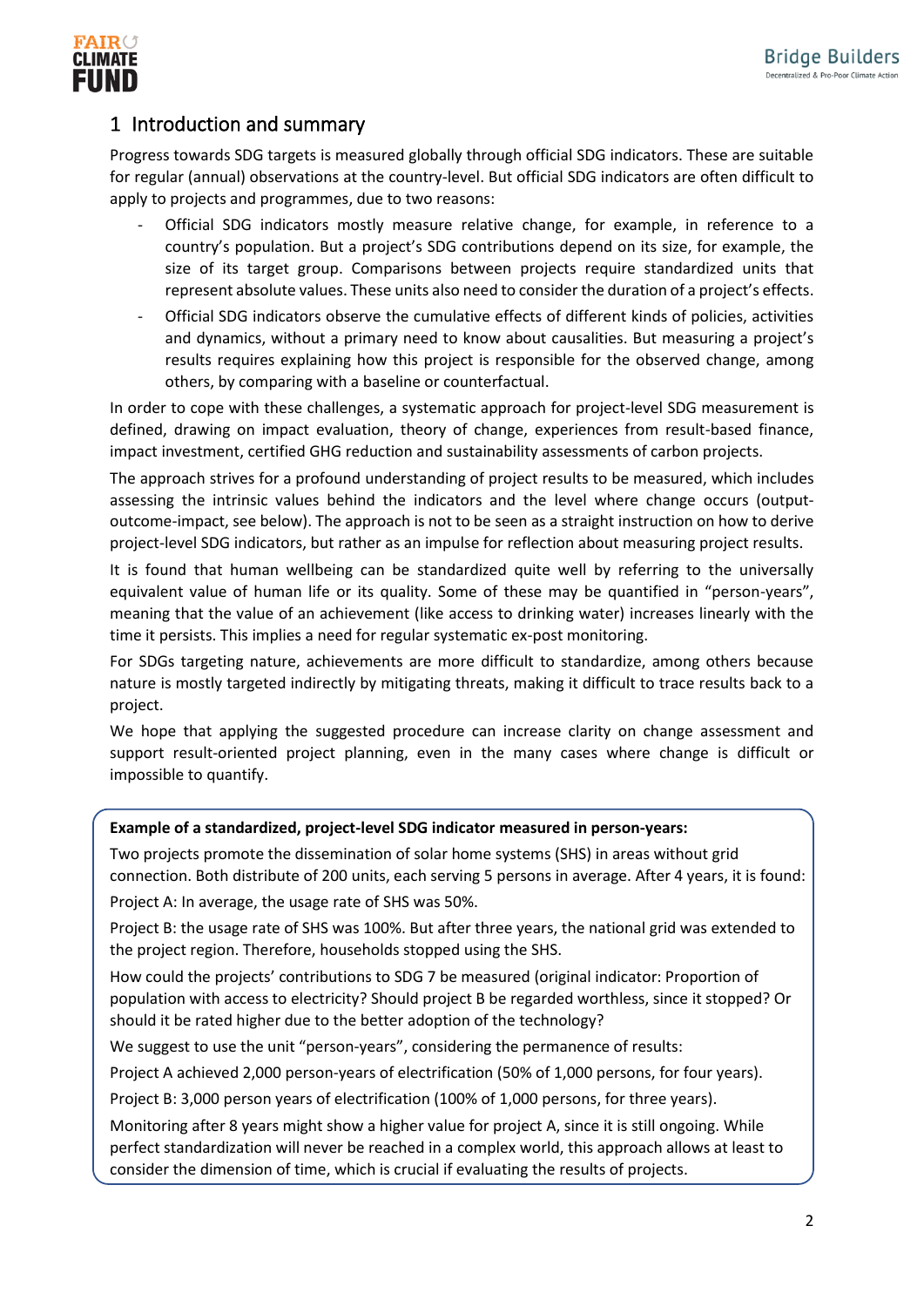

## <span id="page-2-0"></span>2 Systematic assessment: Can project-level SDG contributions be standardized?

*To be used to define new standardized indicators, or as an inspiration to improve existing indicators → Detailed explanations of concepts are found in section 4!*

|                            | 1.a) Identify the underlying intrinsic value, whether it has universal equivalence, and the category<br>of the approach taken to pursue SDGs (see section 3 for details on categories).                   |
|----------------------------|-----------------------------------------------------------------------------------------------------------------------------------------------------------------------------------------------------------|
|                            | Human life and life-years with a specific quality (universally equivalent, intrinsic values).                                                                                                             |
|                            | Categories: Basic services; Personal resources; Risk Protection; Rights & Participation                                                                                                                   |
| Step 1:                    | Components of nature and environment. Intrinsic values are assumed for species, ecosystems                                                                                                                |
| Analysis of                | or ecosystem services, but no universal equivalence as for human life.                                                                                                                                    |
| the value to               | Categories: Specific threat prevention; protection; direct ecosystem management/manipulation                                                                                                              |
| be measured                | 1.b) Determine the levels of change to be measured:                                                                                                                                                       |
|                            | Indicators can measure inputs, outputs, outcomes or impacts of a project. This impact pathway                                                                                                             |
|                            | (theory of change) can also be seen as a continuous spectrum from means level to ends level. In a                                                                                                         |
|                            | broad sense, means can also refer to the mitigation of threats to ecosystems, for example.                                                                                                                |
|                            | Awareness about levels of change can be very helpful for measuring change effectively.                                                                                                                    |
|                            |                                                                                                                                                                                                           |
|                            | 2.a) Assess the scale of measurement: Only absolute values make projects comparable ("total                                                                                                               |
|                            | persons with " instead of "share of population with"). This works best with continuous scales<br>(US\$, hours), or dichotomous scales (yes/no) summed up "number of persons with". Dichotomy              |
|                            | is often a simplification and requires threshold definition (poverty level, basic service level, )                                                                                                        |
|                            | 2.b) Assess Permanence: Some achievements are automatically durable (such as literacy), others                                                                                                            |
|                            | can be lost again (such as access to education). This needs to be considered for quantifying results;                                                                                                     |
|                            | and it implies a need for regular ex-post quantification of non-durable achievements.                                                                                                                     |
| Step 2:<br>Definition of a | 2.c) Assign a standardized unit                                                                                                                                                                           |
| standardized               | Three types of units can be used to quantify a large range of project-level SDG indicators:                                                                                                               |
| unit                       | • Person-years with a defined minimum achievement measure non-permanent, dichotomous                                                                                                                      |
| (if possible)              | results (such as person-years with basic drinking water access). Person-years are defined as                                                                                                              |
|                            | equivalents: Two persons with access for one year = one person with access for two years.                                                                                                                 |
|                            | . Number of persons with a defined minimum achievement apply to permanent, dichotomous<br>results, such as people vaccinated or people able to read                                                       |
|                            | . Total US\$ earned, hours gained, ha reforested or conserved, tons of GHG avoided, etc. apply to                                                                                                         |
|                            | continuous results and can totalize a project's achievements.                                                                                                                                             |
|                            | 2.d) Assess general quantifiability: Quantifiability varies for different types of SDG targets and for                                                                                                    |
|                            | different levels of change. Targets that are less quantifiable are therefore not less important.                                                                                                          |
|                            |                                                                                                                                                                                                           |
|                            | 3.a) Establish the baseline or counterfactual, a non-project scenario against which change is                                                                                                             |
|                            | measured. An ideal baseline is independent of the project and dynamic, considering changes after                                                                                                          |
|                            | the project start. Both requirements are given if comparing with an independent control group,<br>which is however often hard to realize in practice).                                                    |
| Step 3:                    |                                                                                                                                                                                                           |
| <b>Measurement</b>         | 3.b) Assess attribution, defining the share of change for which a project is responsible. This is usually<br>much easier at the means- level than at the ends-level, due to growing influence of external |
| of change                  | factors.                                                                                                                                                                                                  |
|                            | 3.c) Define the Means of Verification. Different SDG targets can be verified in different ways, such as:                                                                                                  |
|                            | Direct observation of physical change, surveys/interviews, standardized tests, proxy-indicators or                                                                                                        |
|                            | modelling. The reliability of measurements depends on the means chosen for verification.                                                                                                                  |
|                            |                                                                                                                                                                                                           |
|                            | 4.a) Identify potential biases (selection bias, courtesy bias, framing, confusion, deficient indicators, )                                                                                                |
| Step 4:                    | 4.b) Identify potential risks and unintended effects: Systematic screening.                                                                                                                               |
| <b>Quality control</b>     | 4.c) Assess the reliability of quantified results: Distinguish "verified", "estimated", "narrative" results)                                                                                              |
|                            | 4.d) Equally consider non-quantifiable achievements                                                                                                                                                       |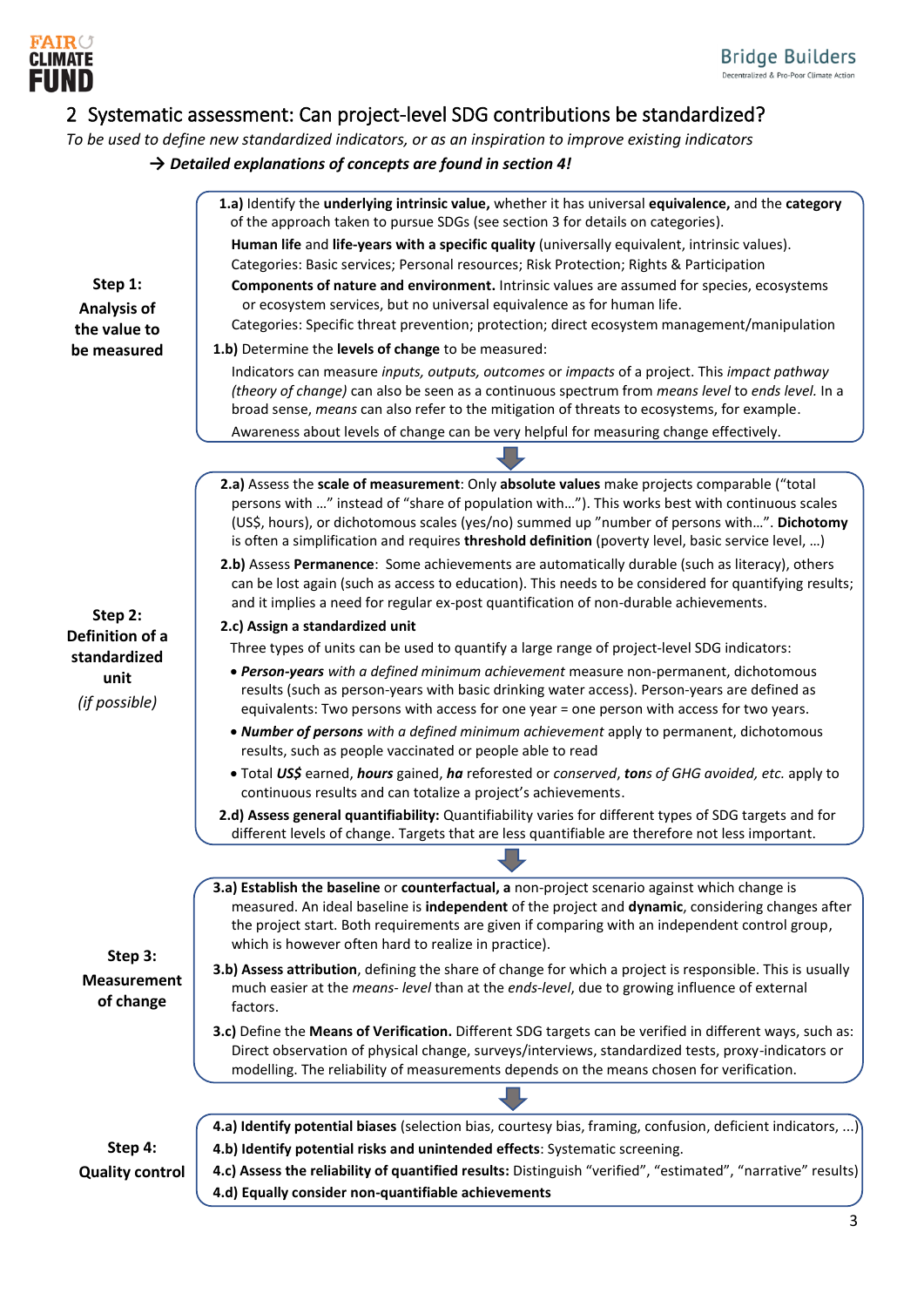

## 3 Application of the assessment criteria to different categories of SDG targets

**3.1 Human Wellbeing:** The categories defined below represent different approaches of pursuing **human wellbeing**, with common characteristics of

measurability. The table may be used to orient the assessment of standardized indicators**.** *→ Detailed explanations of concepts are found in section 4!*

<span id="page-3-0"></span>

| 1.a) Category of SDG                                                            | <b>Basic services and opportunities:</b>                                                                                                                                         | <b>Personal resources for development:</b>                                                                                                                                                                                                                                 | <b>Risk protection:</b>                                                                                                                                                           | <b>Rights &amp; participation:</b>                                                                                                                                        |
|---------------------------------------------------------------------------------|----------------------------------------------------------------------------------------------------------------------------------------------------------------------------------|----------------------------------------------------------------------------------------------------------------------------------------------------------------------------------------------------------------------------------------------------------------------------|-----------------------------------------------------------------------------------------------------------------------------------------------------------------------------------|---------------------------------------------------------------------------------------------------------------------------------------------------------------------------|
| target referring to:<br><b>Human Wellbeing</b>                                  | Food security, drinking water, energy,<br>schooling, basic healthcare, housing                                                                                                   | Freely disposable time, income, skills,<br>health                                                                                                                                                                                                                          | Disaster prevention, crime<br>prevention, insurances                                                                                                                              | Gender equality, empowerment,<br>freedom of speech                                                                                                                        |
|                                                                                 | SDGs 6, 7, partly 2, 3, 4, 8, 11                                                                                                                                                 | SDGs 1, 3, 4, 5                                                                                                                                                                                                                                                            | SDGs 1, 2, 3, 5,                                                                                                                                                                  | SDGs 5, 16                                                                                                                                                                |
| 1.b) Levels of change<br>(output-outcome-impact,<br>or means-ends)              | • Access-to is output, usage of is outcome<br>• Basic services as such are rather means<br>(setting conditions for development)                                                  | Resources as such are often an outcome<br>resulting from basic services.                                                                                                                                                                                                   | Better observed as means,<br>requiring a clear theory of<br>change. Ends hard to observe.                                                                                         | • Rather difficult to observe at<br>all levels; theories of change<br>tend to be complex.                                                                                 |
| 2.a) Scale of<br>measurement                                                    | · Often dichotomous scale (defined<br>minimum service level reached or not).                                                                                                     | · Often measurable on a continuous scale,<br>such as hours or US\$                                                                                                                                                                                                         | · Different scales applicable.                                                                                                                                                    | · Different scales applicable.                                                                                                                                            |
| 2.b) Permanence                                                                 | • Non-permanent (access to services<br>can always lost)                                                                                                                          | · Partly permanent (e.g., skills), partly non-<br>permanent (e.g., income)                                                                                                                                                                                                 | • Preventive measures generally<br>non-permanent.                                                                                                                                 | • Successes not necessarily<br>permanent.                                                                                                                                 |
| $2.c$ , $2.d$ )<br><b>General quantifiability</b><br>and suitable types of unit | Mostly well quantifiable as:<br>• Person-years with access to a certain<br>service level (output-level)<br>• Person-years making use of certain<br>service level (outcome-level) | Often well quantifiable as:<br>· US\$, living wages, or hours gained in total<br>• Person-years with a defined minimum<br>achievement (if non-permanent, e.g.,<br>gaining a defined extra-income)<br>• Number of persons benefitting (if<br>permanent, e.g., able to read) | Partly quantifiable at output-<br>level, e.g., as person-years<br>with minimum risk protection<br>Hardly quantifiable at<br>outcome-level, e.g., as<br>reduced long-term damages) | Hard to capture quantitively.<br>Often proxy-indicators used,<br>often results for other targets<br>specified for women)<br>Example: Total sum of loans<br>taken by women |
| 3.a) Baseline or<br>counterfactual                                              | • Frequently defined as absence of<br>minimum service level.<br>• Often self-selection of beneficiaries or<br>geographic selection.                                              | • Often set for selected aspects only (e.g.,<br>time spent for water fetching, not<br>regarding total domestic work).<br>• Often varying between individuals                                                                                                               | • Can be defined both at output<br>level (such as health insurance<br>coverage) and outcome level<br>(such as certain mortalities)                                                | <b>Baseline often highly complex</b><br>and therefore difficult to<br>establish.                                                                                          |
| 3.b) Attribution                                                                | • Generally clear for physical solutions<br>(e.g., water filters responsible for<br>access to clean water)                                                                       | • Often difficult due to individually varying<br>baselines and multiple causalities (e.g.,<br>for health)                                                                                                                                                                  | · Often problematic, mostly<br>only attributable at output-<br>level.                                                                                                             | • Difficult since often addressed<br>at policy-level.                                                                                                                     |
| 3.c) Means of verification                                                      | • Often physical checks of service-<br>providing facilities, together with<br>surveys on usage.                                                                                  | • Often self-reporting, standardized tests<br>on skills, modeling<br>. Health, skills hard to verify at ends-level                                                                                                                                                         | • Rather verifiable at means-<br>level. Outcome estimations by<br>long-term evaluations.                                                                                          | • Often hard to verify, rather<br>estimated by proxy-indicators                                                                                                           |
| 4. Quality control (typical<br>issues)                                          | Issues with dynamic baselines.                                                                                                                                                   | Courtesy bias in self-reporting, issues with<br>baselines and attribution                                                                                                                                                                                                  | Quantification at means-level is<br>inaccurate                                                                                                                                    | Generally difficult to quantify.                                                                                                                                          |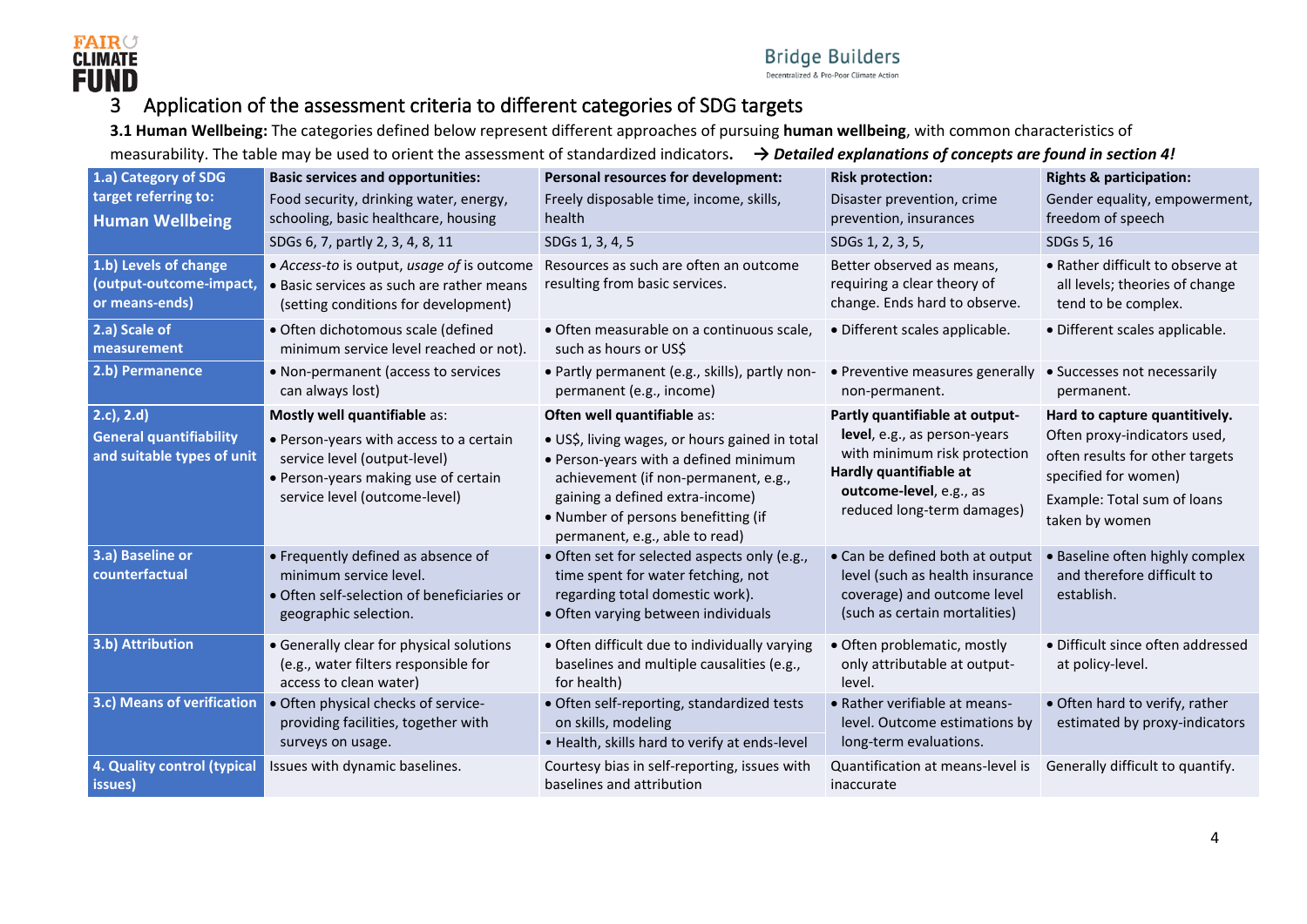

#### **Bridge Builders** Decentralized & Pro-Poor Climate Action

**3.2 Nature and Environment:** The categories defined below represent different approaches of targeting nature and environment, with common characteristics of measurability. The table may be used to orient the assessment of standardized indicators. *→ Detailed explanations of concepts are found in section 4!*

| 1.a) Category of SDG                          | <b>Specific threat mitigation</b>                                                                                                                                                                                                       | <b>Protection of ecosystems</b>                                                                                                       | Direct management or manipulation of ecosystems                                                                                                     |
|-----------------------------------------------|-----------------------------------------------------------------------------------------------------------------------------------------------------------------------------------------------------------------------------------------|---------------------------------------------------------------------------------------------------------------------------------------|-----------------------------------------------------------------------------------------------------------------------------------------------------|
| target referring to:<br><b>Nature and</b>     | Tackling of land use change, invasive<br>species, poaching, GHG, pollutants,                                                                                                                                                            | Establishment of protected areas as<br>generalized threat prevention, often                                                           | Adaptation to climate change, forest management,<br>fisheries, reforestation, re-introduction of species                                            |
| <b>Environment</b>                            |                                                                                                                                                                                                                                         | combined with specific threat mitigation                                                                                              | Often directly effects human wellbeing, e.g., adaptation                                                                                            |
|                                               | SDGs 12,13,14,15                                                                                                                                                                                                                        | SDGs 14,15                                                                                                                            | SDGs 13,14,15                                                                                                                                       |
| 1.b) Level of Change                          |                                                                                                                                                                                                                                         | A terminology of means-ends often fits better here than output-outcome-impact                                                         |                                                                                                                                                     |
| measured                                      | • Means: Threat mitigation;<br>• Ends: State of ecosystem                                                                                                                                                                               | • Means: Protection status, management<br>of protected area<br>• Ends: State of ecosystem                                             | • Means: Management or Manipulating activity<br>• Ends: State of ecosystem or ecosystem service                                                     |
| 2.a) Scale of<br>measurement                  | Threats are often measured on continuous<br>scales.                                                                                                                                                                                     | <b>Protection status</b><br>categorical/dichotomous                                                                                   | Varying scales applicable                                                                                                                           |
|                                               | State of ecosystems measured in varying scales.                                                                                                                                                                                         |                                                                                                                                       |                                                                                                                                                     |
| 2.b) Permanence                               | Positive change is generally non-permanent; there is always a possibility of ecosystems deteriorating and threats increasing.                                                                                                           |                                                                                                                                       |                                                                                                                                                     |
| (2.c), 2.d)                                   | Often well quantifiable at means-level as:                                                                                                                                                                                              | Fairly quantifiable at means-level as:                                                                                                | Partly well quantifiable at means-level as:                                                                                                         |
| General                                       | • tons of GHG/pollutants,                                                                                                                                                                                                               | • Area of ecosystem under a certain                                                                                                   | • Trees planted (vs. forest established), resources                                                                                                 |
| quantifiability and<br>suitable types of unit | • ha of land use expansion,<br>• population size of invasive species,                                                                                                                                                                   | protection status<br>• Existence of management plans,                                                                                 | extracted, strategies developed, ha of ecosystem under<br>sustainable management/certification                                                      |
|                                               | Difficult to quantify at ecosystem level (ends-level):                                                                                                                                                                                  |                                                                                                                                       |                                                                                                                                                     |
|                                               | integrity/functionality, generalized categories of conservation state or endangerment                                                                                                                                                   |                                                                                                                                       | • Rather long-term observations of population sizes, ha of land reforested, species diversity, biodiversity indices, proxy indicators for ecosystem |
| 3.a) Baseline /<br>counterfactual             | For threats, baselines are often business-<br>as-usual scenarios (continuation of an<br>existing trend), if assessed at all.                                                                                                            | Systematic counterfactual analyses are<br>rarely done for protected areas. (But can at all.<br>be meaningful for prioritizing areas). | Baselines are often business-as-usual scenarios, if assessed                                                                                        |
| 3.b) Attribution                              | Often difficult to attribute observed change (or maintenance of conservation status) to specific project activities. But often worth trying.                                                                                            |                                                                                                                                       |                                                                                                                                                     |
| 3.c) Means of                                 | Generally easier at means-level (direct observation of threat intensity, protection status or resource extraction).                                                                                                                     |                                                                                                                                       |                                                                                                                                                     |
| verification                                  |                                                                                                                                                                                                                                         |                                                                                                                                       | Often difficult for the condition of ecosystems or ecosystem services (long-term monitoring, proxy indicators, ). Link to threats not always clear. |
| 4. Quality control<br>(typical issues)        | Manyfold. For example, there is a risk of inaccuracies and deficiencies due to the complexity of interactions, such as neglection of ecosystem<br>functionality. Threat assessment for conservation projects is often rather anecdotal. |                                                                                                                                       |                                                                                                                                                     |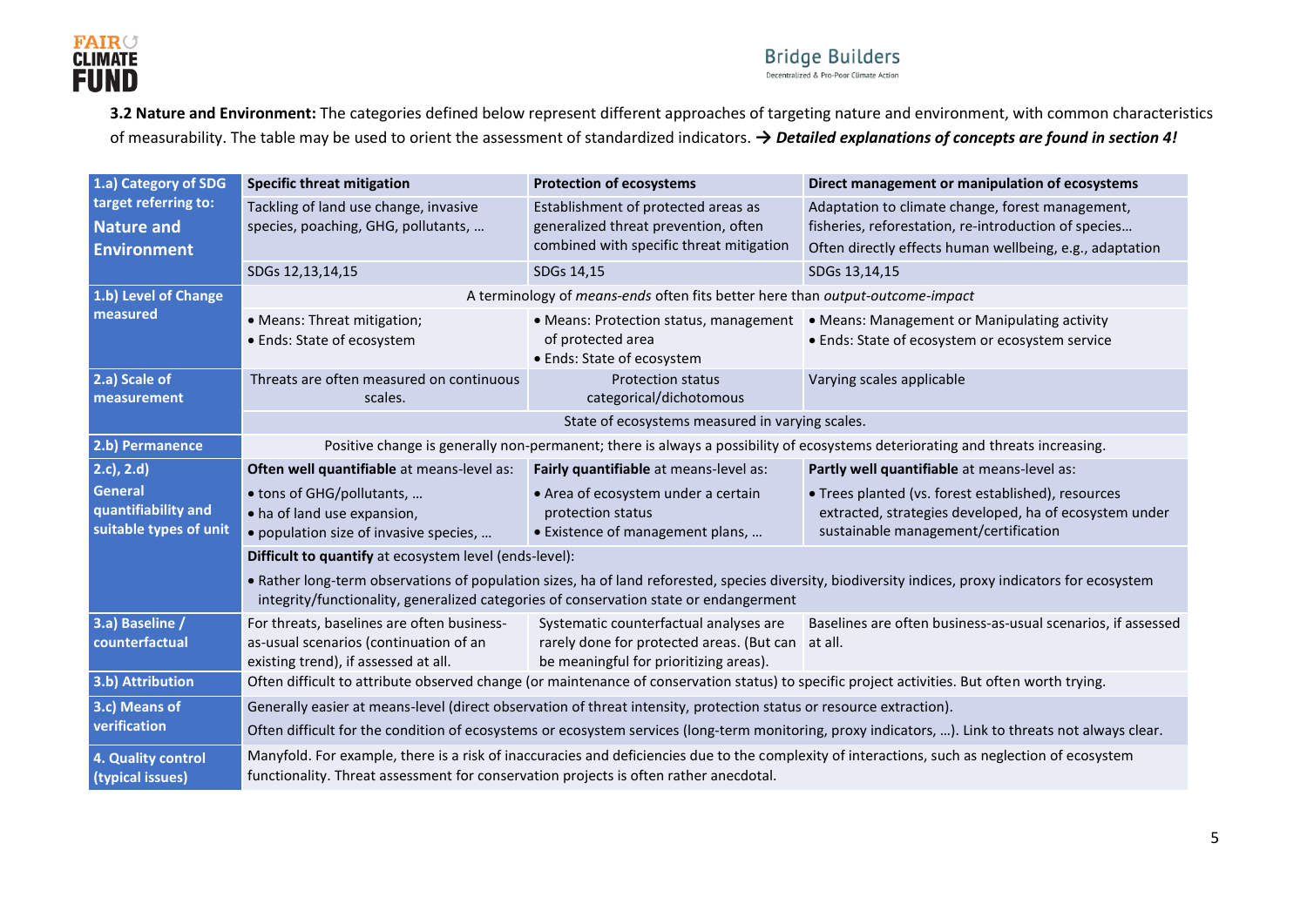

## <span id="page-5-0"></span>4 Explanation of concepts

## **Step 1: Analysis of the value to be measured**

## *1a) Underlying intrinsic values, equivalence and categories of SDG targets*

## Human life

The value of a human life is widely accepted as an intrinsic value, as reflected, for example, in the universal declaration of human rights<sup>1</sup>. In medical evaluations, life years are often evaluated as equivalents<sup>2</sup>. Quantification is sometimes conducted by measuring years of life gained (ADALYs<sup>1</sup>), and there is also a concept of considering the quality of life by calculating so-called QALYs<sup>3</sup> that represent life years (gained by a specific therapy, for example), with a "utility" value referring to the quality of life (originally in relation to the health state).

## Nature

While there is also wide recognition of an intrinsic value of nature, it is far more complex as a concept than human life<sup>4</sup>. It can be defined on different levels, ranging from genes over individuals and species to ecosystems and biomes.

Besides an intrinsic value, the value of nature is often defined by its value for humans, i.e., through ecosystem services. Such services are often equivalent within a defined context, but not globally (such as fresh water within a defined watershed).

## *Categories of SDG approaches*

SDG targets are categorized here according to non-exclusive approaches of pursuing sustainable development. These approaches share common characteristics of measurability and can provide orientation for assessing SDG-related change (see section 3). There are some existing categorizations of SDGs; clearest is the differentiation between human- and nature-based categories, and the definition of "basic needs" or "essential needs"<sup>5</sup> within the former. The other categories applied here are inspired by existing classifications, but basically represent results or own reflections based on measurability.

## **Level of change**

Change can be measured at different levels, and awareness about these levels of change can be very helpful for the design of indicators and monitoring schemes. A classical theory of change distinguishes *inputs* (resources used, such as bricks), *outputs* (direct results, such as toilets constructed), *outcomes* (second level effects, usage of toilets) and *impacts* (such as improved health conditions).<sup>6</sup>

But often, exact assignment of levels is difficult. Therefore, the range between output and impact can also be seen as a spectrum ranging from the *means level* to the *ends level*. Moreover, the concept can be extended beyond the context of a specific project. SDG indicators do originally not refer to projects, but still may be assigned to a level of change. For example, SDG indicator 3.2.2 (Neonatal mortality

<sup>1</sup> www.un.org/en/universal-declaration-human-rights

<sup>&</sup>lt;sup>2</sup> The global burden of disease, 1990-2020: www.nature.com/articles/nm1198\_1241  $3$  The use of QALYs in health care decision making:

www.sciencedirect.com/science/article/abs/pii/0277953689900300

<sup>4</sup> The Society for Conservation Biology: https://conbio.onlinelibrary.wiley.com/doi/abs/10.1046/j.1523- 1739.2000.98362.x

<sup>5</sup> Unravelling the complexity in achieving the 17 sustainable-development goals | National Science Review: https://academic.oup.com/nsr/article/6/3/386/5381567?login=true

<sup>6</sup> https://www.betterevaluation.org/sites/default/files/Define%20-%20Compact.pdf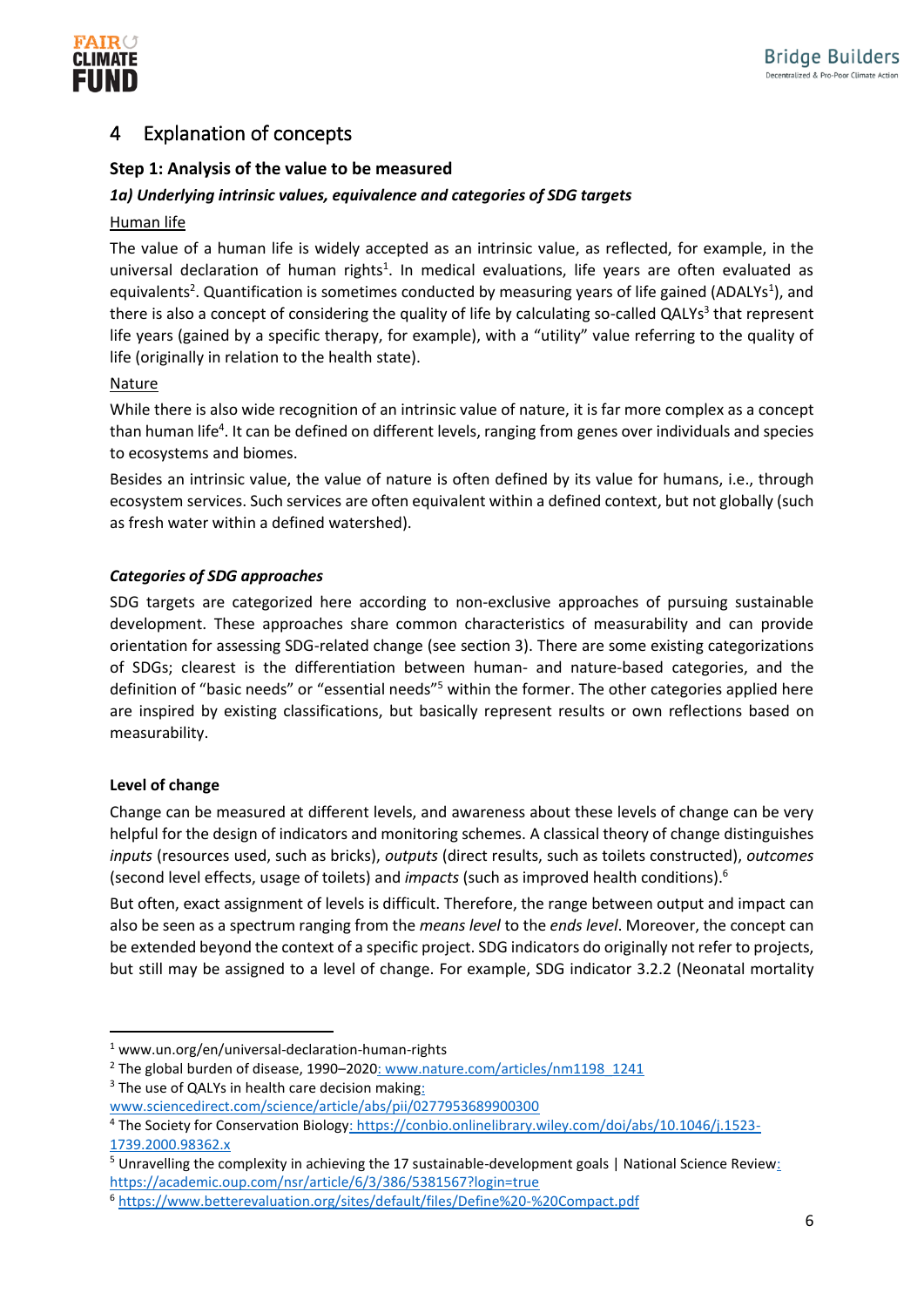

rate) is rather an *ends level* indicator, while 3.1.2 (Proportion of births attended by skilled health personnel) is closer to the *means level*, also serving as a tool to achieve 3.2.2.

Projects targeting nature often target threats to ecosystems as a means to improve the state of ecosystems. Measuring such project's success may be most accurate if monitoring the development of the threats tackled, but only if there is a stringent theory of change showing the relation between threats and the state of ecosystems. Moreover, monitoring the ecosystems' state seems equally important.

Projects may contribute to the formulation of policies (e.g., municipal rules to prevent wildfires). Such policies can be both *means* (while existing on paper) and *ends* (if being effective as an institutionalization and appropriation of change). The concept of levels of change is thus understood in a very broad sense:

| <b>Means-level</b> |                   | <b>Ends-level</b>  |
|--------------------|-------------------|--------------------|
| Output             | Outcome           | Impact             |
| <b>Threats</b>     | <b>Ecosystems</b> |                    |
| Policy (on paper)  |                   | Policy (in effect) |

Some implications of assessing the level of impact:

- Results that are closer to the *means level* are generally easier to verify and quantify, and much easier to attribute (see below).
- Results closer to the *ends level* are often more meaningful, but often difficult to observe and only visible on the long term.

Change should be measured at different levels at the same time. However, depending on the project type, certain levels can be more meaningful than others. For example: The success of a renewable energy project in mitigating climate change can be quantified relatively close to the *means-level*, by metering the amount of renewable electricity fed into a grid, allowing to quantify GHG reduction. Measuring a direct impact on climate change at the *ends-level* is obviously impossible. But a project promoting literacy cannot be measured sensibly at the *means-level*, e.g., by the number of lessons told; meaningful results require also direct measurement of the improved literacy skills of the target group, closer to the *ends-level*.

## **Step 2: Definition of a standardized unit**

If project results are to be comparable between projects, they need to be measured in standardized units. Ideally, such units are perfectly equivalent, thereby allowing for unlimited comparisons in space and time. Such equivalence is hardly reached. An example coming close is a ton of  $CO<sub>2</sub>e$  emitted which can be deemed globally fungible: It is assumed to have the same effect on the climate, no matter where on the globe it is emitted or reduced; and it is also assumed to be temporally equivalent, since the moment of emission/reduction is (relatively) irrelevant.

## *2a) Scale*

Most original SDG indicators apply a relative scale, for example, measuring proportions of a population. But a project's contribution to SDG achievement needs to be summable and measured in absolute numbers, in order to allow for comparing different projects with different target group sizes. Proportions can often be converted to absolute numbers (e.g., indicating "number of people" instead of "percentage of the population" living below the poverty line). But in many cases, original indicators need to be transformed substantially for a meaningful representation of project results. (And some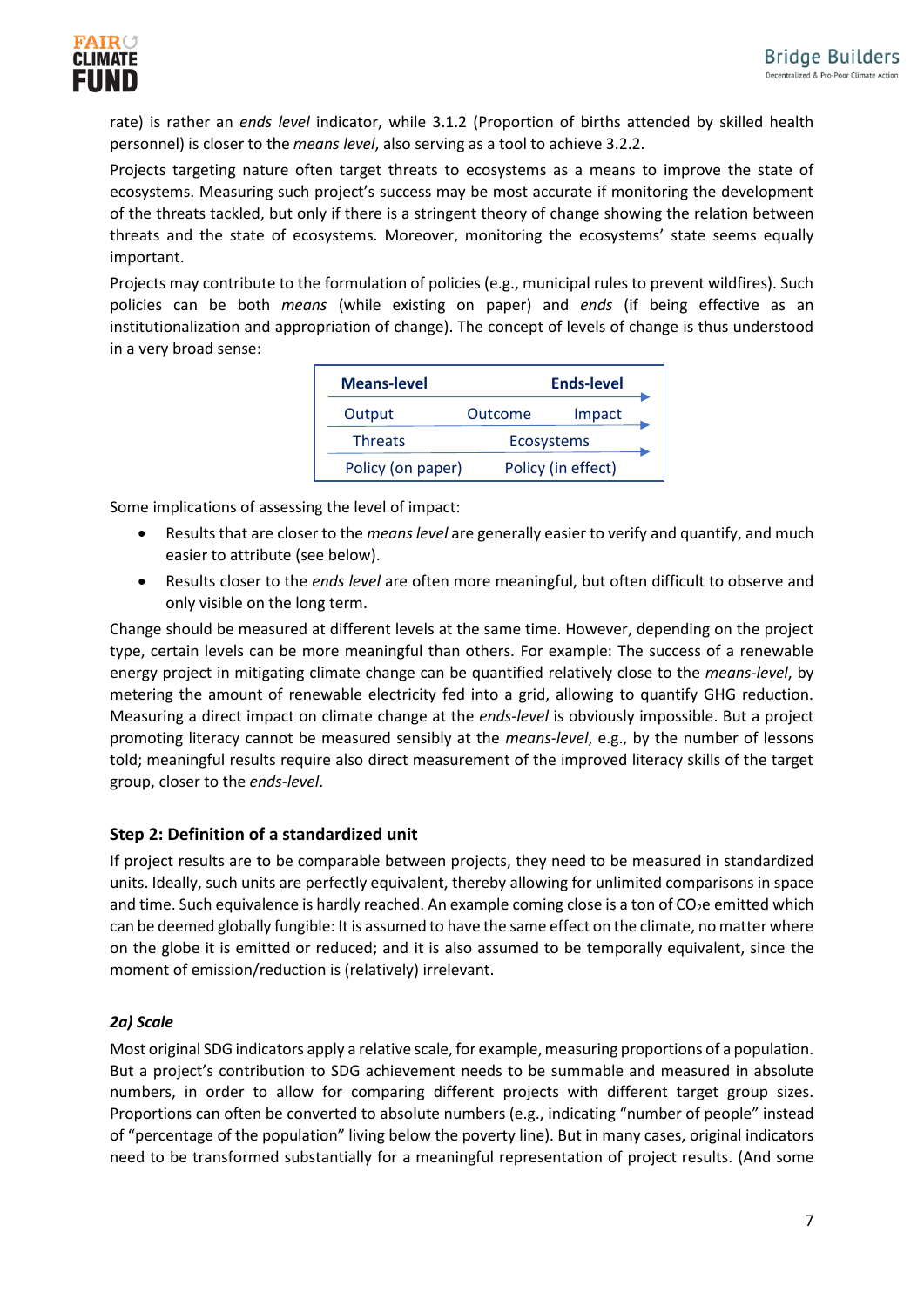

original SDG indicators do not make sense at the project-level, if, for example, referring to national budgets.)

Measurements of progress concerning people is often based on dichotomous (yes/no) values. Examples include life below the poverty line or access to a defined minimum level of basic services (such as basic access to drinking water<sup>7</sup>). Dichotomy is hereby often derived by simplifying categories (e.g., grouping levels below and above "basic access"<sup>6</sup> ) or by setting thresholds for continuous scales (such as a poverty line based on income).

Also, continuous scales as such are often suitable for project-level SDG measurement, if presenting results as accumulated value achieved, such as total additional income generated, or total hectares of forest planted.

Threats to ecosystems can often be measured at continuous scales, the state of ecosystems or endangered species is often approximated by using categorical scales.

#### *2 b) Permanence*

Progress can be automatically durable. Skills like the ability to swim are normally learned for a lifetime, and the benefit of birth assistance avoiding maternal death is timeless. But in many cases, progress is not permanent. The access to health services or electricity may be lost at any time. The quantified value of a project's results needs to consider permanence. Even an achievement that is lost after some time may be assigned a quantified value. If a project providing efficient wood stoves stops operating after some years (e.g., if efficient cookstoves are replaced by government-sponsored LPG cookers), no further GHG savings can be claimed by the project. However, the accumulated amount of emissions reduced from unsustainably harvested firewood till then maintains its value. The same principle can be applied to aspects of human life: A number of life-years with a certain quality represents a quantifiable value, in analogy to QALYs<sup>2</sup> (see above), even if the quality is then lost. Even equivalence between persons may be defined: The value of two persons having access to electricity for one year may be deemed equal to the value of one person having electricity for two years.

Nature-based SDG targets are generally non-permanent, and even temporary achievements cannot be standardized as shown above. The survival of a threatened species for some additional years probably has a neglectable value, but in special cases, some years gained for the survival of some individuals may finally guarantee the survival of the entire species, thereby gaining a very high value.

#### *2 c) Assign a standardized unit*

Three types of units have been identified that allow for quantitative measurements:

- **Person-years** with a defined minimum achievement measure non-permanent, dichotomous results (such as person-years with basic drinking water access). Person-years are defined as equivalents: Two persons with access for one year = one person with access for two years.
- **Number of persons** with a defined minimum achievement apply to permanent, dichotomous results, such as people vaccinated or people able to read
- Total **US\$** earned, **hours** gained or **ha reforested** apply to continuous results and can totalize a project's achievements. It may be necessary to complement the analysis with a measurement considering the distribution of benefits among the target population, such as person-years with minimum gainings.

#### *2.d) General quantifiability*

<sup>7</sup> https://data.unicef.org/resources/progress-drinking-water-sanitation-hygiene-2017-update-sdg-baselines/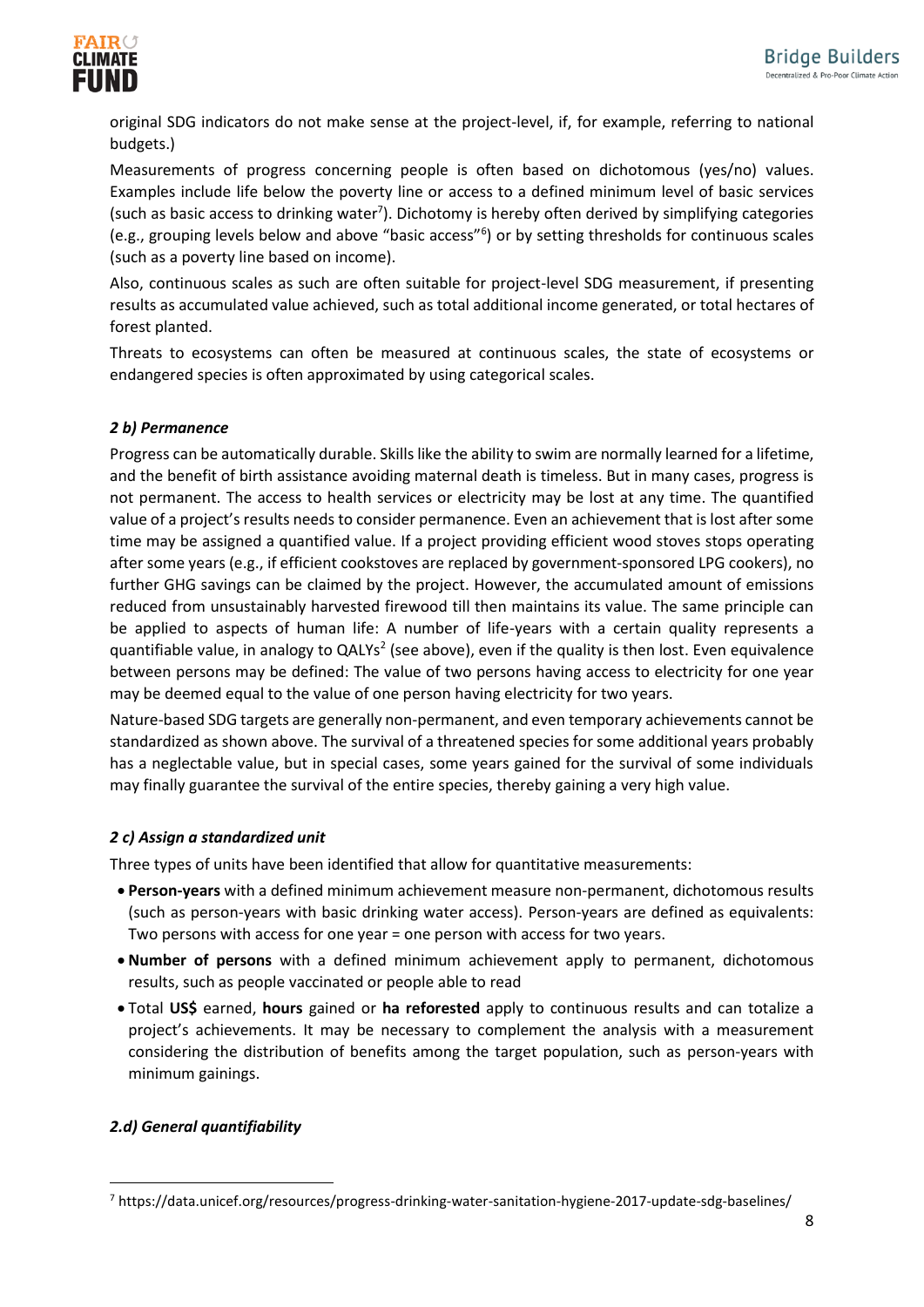

A systematic assessment of the criteria explained above may be helpful to determine the quantifiability of certain aspects of sustainable development. The evaluation of categories in section 3 provides further guidance in this regard. It is however important to keep in mind that quantifiability does not tell anything about the importance of results.

### **Step 3: Measurement of change**

#### *3a) Baseline scenario or counterfactual*

A baseline scenario or counterfactual defines a hypothetical non-project case against which a project's results are measured. It cannot be observed directly. Two features are important for the quality and accuracy of a baseline scenario:

- Independence: Ideally, an independent control group is determined randomly, preferably before the project start and from the same population as targeted, and then monitored in parallel with the project<sup>8</sup>. Establishing independent control groups is a standard in empirical natural science (like medical studies), but rarely found in projects related to sustainable development. Here, it is more common to determine baselines by assessing the target group itself before the project starts. Average income or health characteristics may be determined in specific surveys or simply by applying available official statistics. Or baselines may be established implicitly by simply selecting the target group according to certain baseline criteria, e.g., by geographical selection (a project area without electricity connection may be defined for an electrification project), or by self-selection (only beneficiaries without access to drinking water are probably interested in buying a water filter). Among others, such selective baselines are common in RBF programmes dealing with basic services. Baselines that are fixed ex-ante do however disregard external developments after the project start. Therefore, a good baseline scenario should also be:
- Dynamic: A changing baseline may alter a project's results, if, for example, a government extends the electricity grid to former offgrid areas where a project installed isolated mini grids. An independent control group monitored in parallel automatically accounts for external factors after the project start. Where the baseline is established by assessing the target group itself, it can be adjusted regularly according to available official statistics such as economic growth. Sometimes, ex-ante baselines are modelled to account for dynamic future development, e.g., by modelling expected deforestation in the project area of a REDD+ project.

In projects targeting ecosystems, the practice of establishing counterfactual thinking less common, probably because results are more difficult to observe and counterfactuals more difficult to establish<sup>9,10</sup>.

A counterfactual is generally easier to determine if focusing on isolated effects pursued by a project, such as reduced expenses on firewood due to usage of an efficient cookstoves, instead of conducting an overall assessment of the beneficiaries' income – which may however be more meaningful.

#### *3b) Attribution*

A comparison of results with an independent control group can reveal the share of observed change attributable to a project; in this case, the question about attribution is answered together with counterfactual comparison. In GHG reduction projects, a project is generally regarded "additional" or "non-additional", i.e., either all or none of the change observed is attributed to it; often by arguing

<sup>8</sup> White, H., & Raitzer, D. A. (2017). *Impact evaluation of development interventions: A practical guide*. Asian Development Bank.

<sup>9</sup> Ferraro, P. J. (2009). Counterfactual thinking and impact evaluation in environmental policy. *New directions for evaluation*, *2009*(122), 75-84.

<sup>10</sup> Baylis, K., Honey‐Rosés, J., Börner, J., Corbera, E., Ezzine‐de‐Blas, D., Ferraro, P. J., ... & Wunder, S. (2016). Mainstreaming impact evaluation in nature conservation. *Conservation Letters*, *9*(1), 58-64.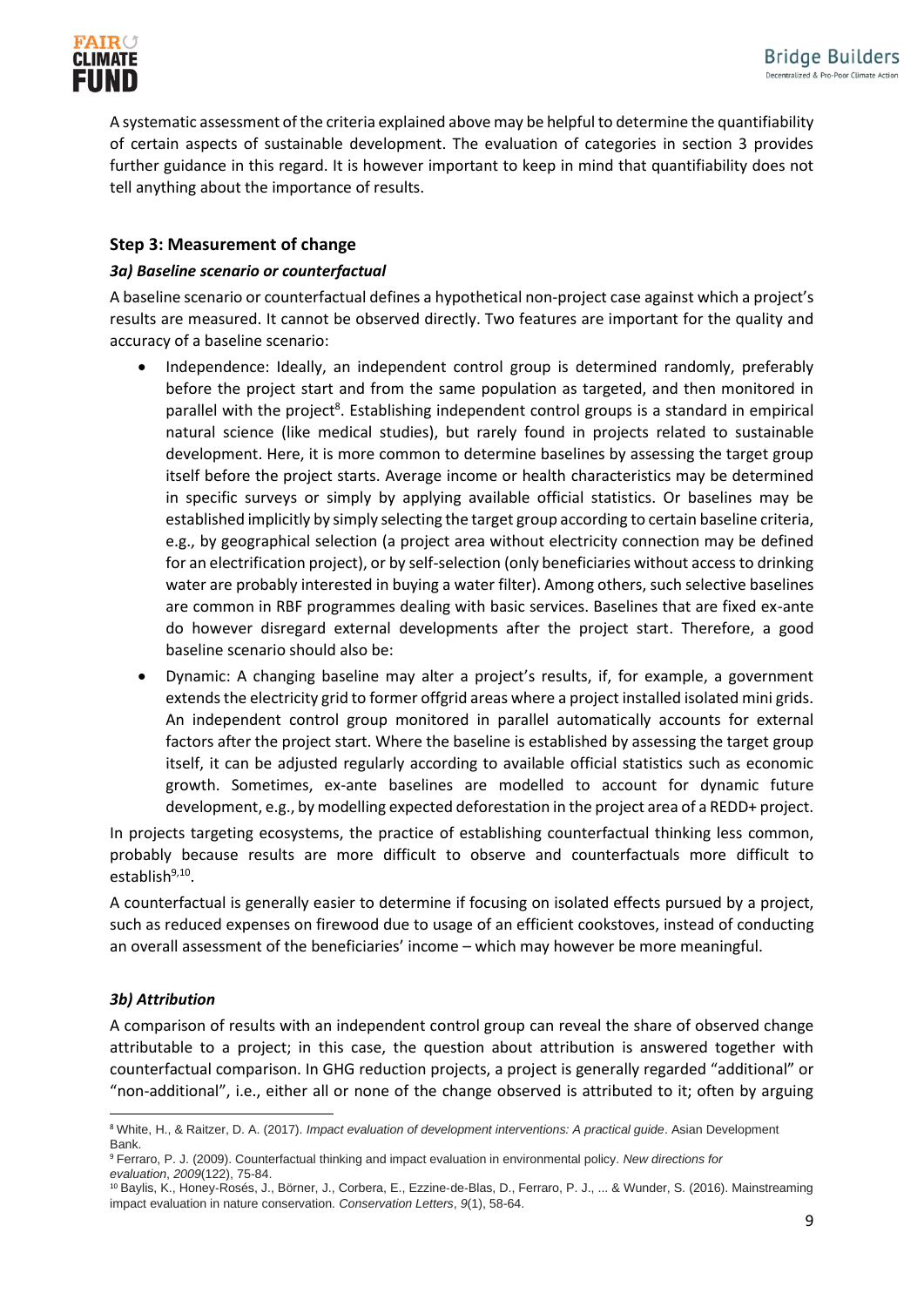

that a private project becomes only profitable with carbon funding – which represents a simplification of attribution assessment.

Attribution may become an issue if in a project area, similar activities are funded by different agents; e.g., a donor funding a pilot project introducing a new technology might claim a large share of future achievements, but so may donors do who funded an upscaling of the activity. Carbon markets refer to this problem as "double-counting".

Attribution is generally easier to show for results achieved soon after project start and for results closer to the *means-level* (therefore, RBF schemes use rather output indicators). Attribution is particularly challenging for projects targeting nature (Ferraro 2009).

## *3c) Means of change verification*

Possible ways of practical change verification are highly dependent on the type of change assessed. Some non-exclusive examples for means of verification include:

- Direct observation of physical change (such as drinking water available, trees planted, individuals of threatened species found, forest extension by remote sensing…)
- Surveys based on interviews (such as household income, habits of personnel hygiene, food insecurity (risk of framing, courtesy bias in self-reporting)
- Use of standard registries and databases (such as number of patients attended, school attendance, employment)
- Standardized tests (such as literacy)
- Observation by proxy-indicators (such as indicator species for biodiversity)
- Statistical modelling (such as ADALYs)

These means may be combined with approaches such as random sampling, plausibility checks and third-party auditing.

Results that are theoretically well quantifiable may be difficult to observe (e.g., ADALYs). Vice-versa, there are results relatively easy to observe (e.g., forest cover change) but hard to quantify as a result of a certain project. As in the case of attribution, verification is generally easier for results closer to the *means-level*.

## **Step 4: Quality Control**

-

## *4a) Biases and shortcomings*

There are typical biases occurring during the verification of change, including:

- Selection bias: For example, self-selected participants in a training program may have higher motivation and skills than the average populations, leading to a biased baseline.
- Courtesy bias: In surveys based on interviews, interviewees may report positive results just to please the person interviewing them.
- Framing: Multiple choice questionnaires may omit important answer options and thereby lead to biased results.
- Confusion bias: For example, a forest claimed to be conserved by a REDD+ project may persist due to inaccessibility rather than the project's activities.
- Leakage (overspill): Negative influencing factors are pushed outside the project boundary, leading, for example, to a shift of deforestation)
- Shortcomings in indicator definition, if, for example, access to health services is defined by distance to facilities, without considering a river that needs to be crossed.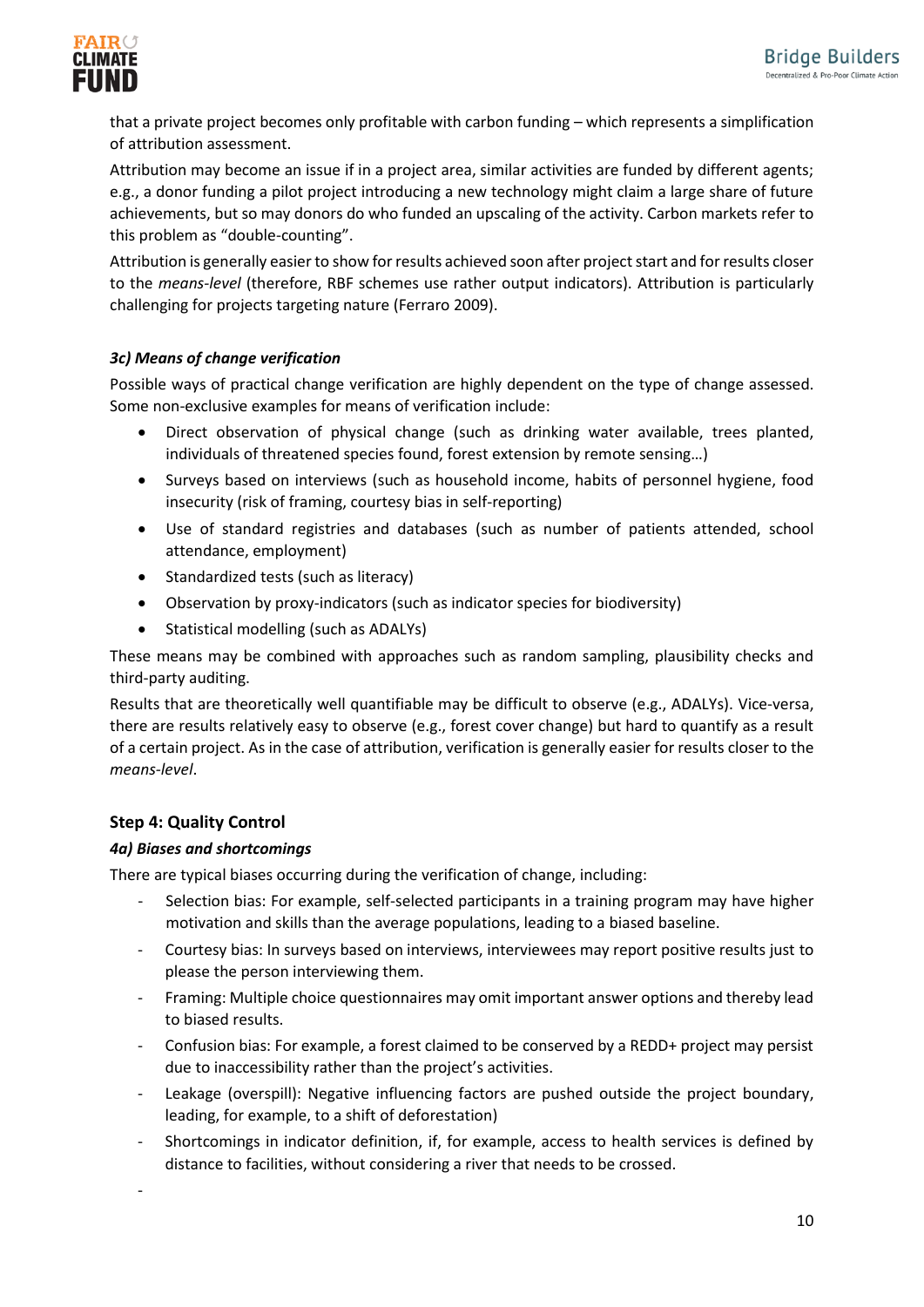

### *4b) Risks and unintended effects*

Besides intended change, projects can also cause unintended and/or unwanted change or imply new risks. While intended change (positive effects) can be assessed specifically, an observation of possible negative effects generally requires a systematic screening of pre-defined potential risks (do-no-harm assessment, safeguarding principles etc., REF GS). Such a screening is an essential part of change assessment, but not subject of this document.

### *4c) Reliability of quantified results*

Quantified results may also be helpful if their accuracy and reliability is not optimal (due to low quantifiability in general, accuracy of available data etc.). It is suggested to communicate the reliability in fixed categories, with additional explanations.

- *Verified*: Quantified results have been checked externally, and/or they are verifiable by publicly accessible means (such as Google Earth showing reforested areas).
- *Estimated*: Some verification occurred, but quantification relies on estimates with important uncertainties. Results are made plausible by cross-checks etc.
- *Narrative*: Results rely on generalized statements of beneficiaries, and/or are generally hard to quantify. Still it is recommendable to show the plausibility by cross-checks and in-depth interviews with selected users, for example.

#### *4d) Non-quantifiable achievements*

Results may be of limited quantifiability by nature, but still represent the most important achievements of a project (e.g., if targeting human rights). Other ways must be found to communicate such results; and striving for quantified results should not lead to a neglection of unquantifiable results.

## <span id="page-10-0"></span>*5* Conclusions

Official SDG indicators are often hard to apply at the project-level, among others, because they often apply relative metrics which do not allow for comparisons between projects. But with some adjustments, many SDG achievements can be measured in universally comparable and standardized units, such as person-years.

However, such a standardization is always just an approximation to the reality, full equivalence between different project's achievements can probably never be reached. Therefore, the creation of tradable units such as carbon credits is probably not advisable in most cases.

It is found that human wellbeing can be easier to standardize than results related to nature and environment, due to the universal value of human life. Access to basic services can be standardized quite well, while the promotion of rights and participation can hardly be captured in a standardized way. Nature is mostly targeted indirectly by projects though the mitigation of threats. Observing a project's effects on the state of ecosystems is therefore often difficult; therefore, measuring effects on threats may be equally or even more important, together with the establishment of a stringent theory of change. Counterfactual thinking (assessing would have happened without the project) is deemed important in any case.

But even where standardization is difficult, as systematic application of the suggested approach may increase the understanding and the quality of measuring a project's results. One important conclusion is that quantified achievement should always consider the duration of effects over time. Quantification should therefore occur ex-post, based on regular monitoring.

Standardization of project results based on systematic assessment can be helpful in several ways, as long as one keeps in mind that it will never capture the entire breadth of effects reached by projects.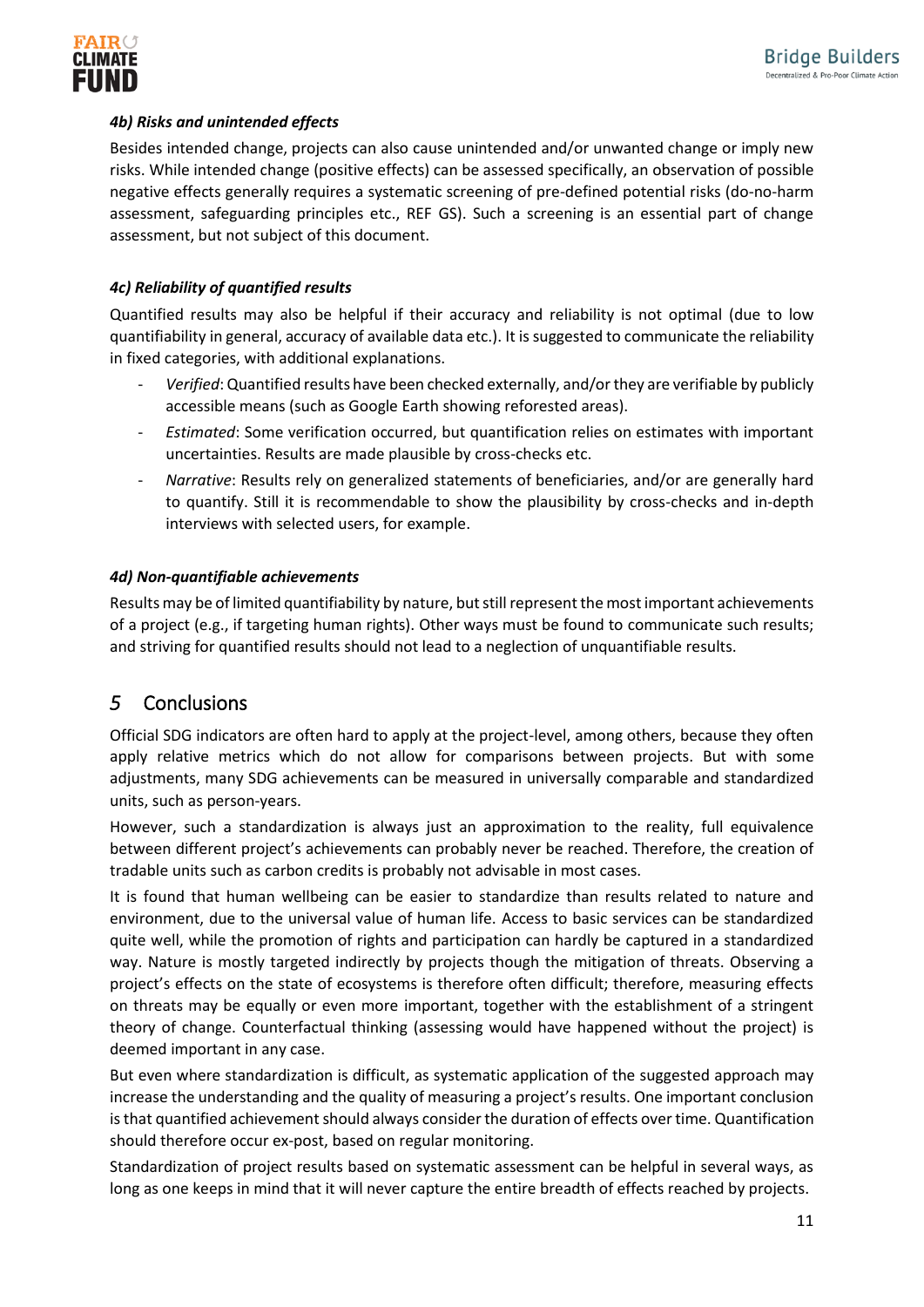

## <span id="page-11-0"></span>Annex 1 Examples of selected project-level SDG indicators in practice

### **SDG 3: Health impacts of kitchen smoke**

Solar Cookers disseminated in a project of Fair Climate Fund allow refugees in Chad to replace an important part of cooking on traditional wood stoves $^{11}$ . This can avoid smoke exposure and thereby avert negative health impacts (mainly respiratory diseases). Measuring this effect is easier by measuring smoke exposure, while direct measurement of health impact is challenging. Indicators for both aspects are defined here.

| <b>Project-level SDG</b> | Reduced kitchen smoke exposure (output/means-level)                               |
|--------------------------|-----------------------------------------------------------------------------------|
| indicator                | Derived from original SDG indicator 3.9.1: Mortality rate attributed to           |
|                          | household and ambient air pollution                                               |
| <b>Analysis of</b>       | Category: Risk prevention, also related to basic services.                        |
| the value to             | Level of change: Represents an output (means) for the outcome (ends) of           |
| be measured              | health improvements, better measurable than the latter.                           |
| <b>Standardized unit</b> | Person-years of avoided kitchen smoke exposure.                                   |
|                          | Example: 3,000 person-years resulting from 1,000 solar cookers in use over 5      |
|                          | years, with an average usage rate of 60% (40% of cooking still done with          |
|                          | baseline stoves).                                                                 |
|                          | One person is assumed to do the cooking. If different persons replace each        |
|                          | other, this does not affect the calculation of person-years.                      |
| Baseline /               | The baseline consists in cooking on traditional wood stoves. However, details     |
| Counterfactual           | of smoke concentration and ventilation are not assessed, therefore, the           |
|                          | baseline simply constitutes an exposure to "typical smoke concentrations of       |
|                          | traditional wood stoves".                                                         |
| <b>Attribution</b>       | The achievement is clearly attributable to the project distributing solar         |
|                          | cookers.                                                                          |
| <b>Means of</b>          | Physical checks of the functionality of solar cookers, together with user surveys |
| verification             | on usage patterns, some plausibility checks.                                      |
| <b>Quality control</b>   | Risk of courtesy bias in user survey, particularly regarding the continuous use   |
|                          | of baseline stoves. Inaccuracy due to generalized baseline (just typical smoke    |
|                          | exposure).                                                                        |
| <b>Conclusion</b>        | The indicator is relatively well quantifiable. Higher accuracy can be achieved by |
|                          | assessing more details of baseline smoke exposure (smoke concentration,           |
|                          | exposure times, occasional outdoor cooking, etc.).                                |
|                          | It is recommendable to assess health outcomes in parallel.                        |

| <b>Project-level SDG</b> | Reduced health impacts of kitchen smoke (outcome/ends-level)               |  |  |
|--------------------------|----------------------------------------------------------------------------|--|--|
| indicator                | Derived from original SDG indicator 3.9.1: Mortality rate attributed to    |  |  |
|                          | household and ambient air pollution                                        |  |  |
| Analysis of              | <b>Category: Personal resources for development</b>                        |  |  |
| the value to             | Level of change: Represents an outcome (ends), caused by the reduced smoke |  |  |
| be measured              | exposure (output or means).                                                |  |  |
|                          |                                                                            |  |  |

<sup>11</sup> www.fairclimatefund.nl/en/projects/chad-solar-cookers-for-refugee-families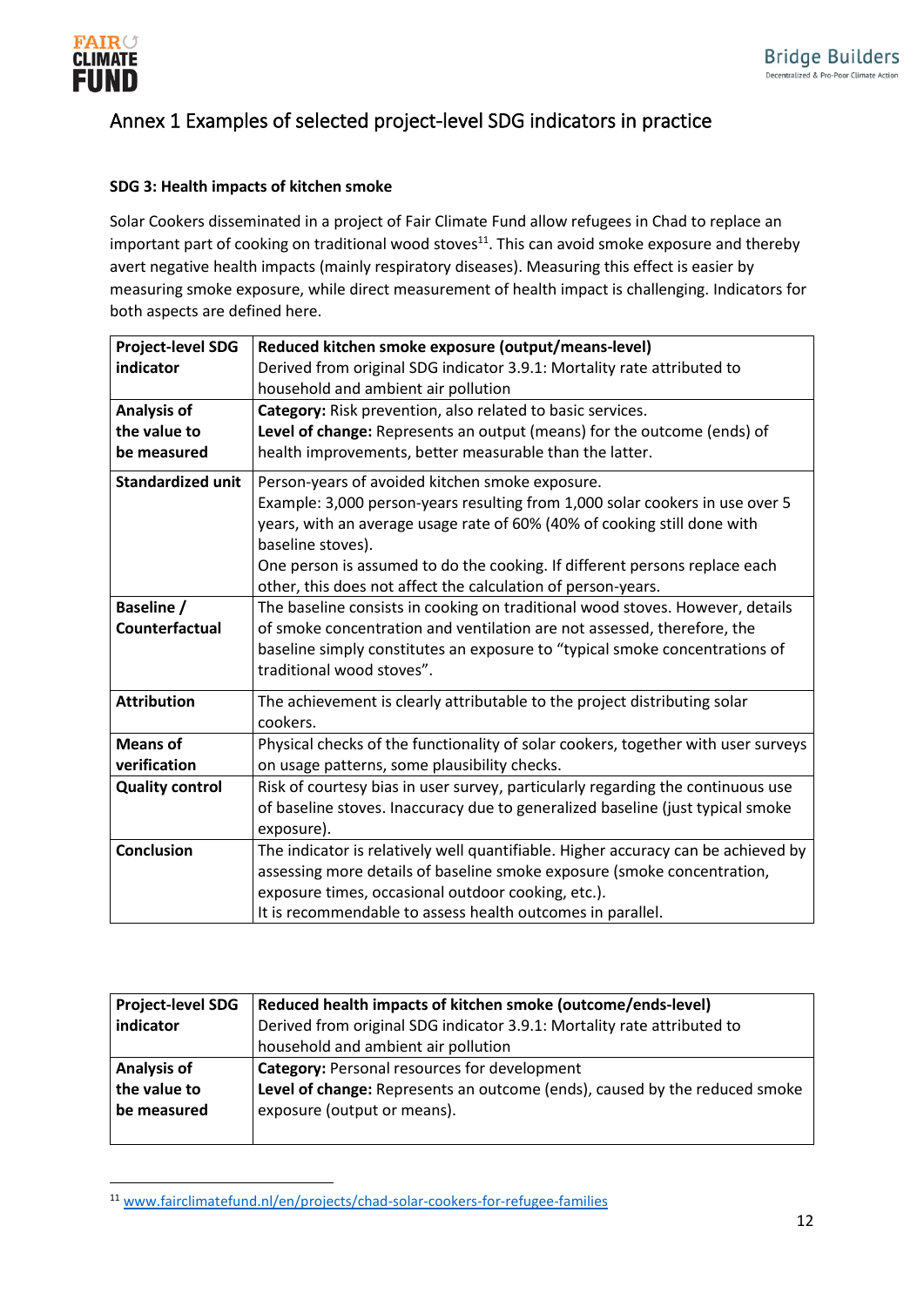

| <b>Standardized unit</b> | a) Perception of health impacts: Can only represent a qualitative result, since it |
|--------------------------|------------------------------------------------------------------------------------|
|                          | cannot be assessed how much improvement a person perceives.                        |
|                          | b) ADALYs: Quantifies life years saved, but only based on statistical modeling,    |
|                          | which is based on measuring the means (reduced smoke exposure).                    |
| <b>Baseline /</b>        | When asking about perceived health improvements, the baseline is not               |
| Counterfactual           | assessed directly.                                                                 |
|                          | When calculating ADALYs, the baseline is given trough statistics based on          |
|                          | measuring the means (reduced smoke exposure).                                      |
| <b>Attribution</b>       | Attribution is not assessed specifically.                                          |
| <b>Means of</b>          | Interviews for perceived impacts.                                                  |
| verification             | For ADALYs, only smoke exposure is verified. Direct verification of health         |
|                          | outcomes is possible, but requires thorough long-term studies.                     |
| <b>Quality control</b>   | When asking for perceived health effects, there is a risk of courtesy biases and   |
|                          | framing which may lead to over-estimation. Results are inaccurate and can          |
|                          | only be used as qualitative or narrative findings.                                 |
|                          | For ADALYs, reliability depends on the quality of measuring smoke exposure.        |
| <b>Conclusion</b>        | The indicator can basically add some qualitative and illustrative information to   |
|                          | results obtained when measuring smoke exposure.                                    |

#### **SDG 6: Access to drinking water**

The Dutch NGO Aqua for All promotes the development of Household Water Treatment and Safe Storage (HWTS) market in Ethiopia and Malawi. Through public and private partners, filters are sold with a small profit margin. Aqua for All covers initial investment costs, links private and public sector, provides necessary trainings, and does advocacy with relevant government institutions.

Filters allow households to use and purify water from any source, not necessarily having to walk for long distances to water kiosks or public fountains. This often allows users to gain basic access to drinking water. (Basic service level according to WHO definitions<sup>12</sup>: Drinking water from an improved source, with collection up to 30 minutes for a round trip, including queuing. Improved source: piped water, boreholes or tubewells, protected dug wells, protected springs, and packaged or delivered water.)

| <b>Project-level SDG</b> | Improved access to drinking water                                             |
|--------------------------|-------------------------------------------------------------------------------|
| indicator                | Derived from original SDG indicator 6.1.1: Proportion of population using     |
|                          | safely managed drinking water services                                        |
| <b>Analysis of</b>       | Category: Basic services                                                      |
| the value to             | Level of change: The possession of water filters can be regarded an output.   |
| be measured              | The relevant outcome for the indicator under discussion is usage of these     |
|                          | filters in replacement of a sub-basic drinking water level.                   |
| <b>Standardized unit</b> | Person-years of making use of a basic service quality of drinking water       |
|                          | Example: 2000 Person-years (400 persons gaining access during 5 years)        |
|                          | Basic service level according to: https://data.unicef.org/resources/progress- |
|                          | drinking-water-sanitation-hygiene-2017-update-sdg-baselines/                  |

<sup>12</sup> https://data.unicef.org/resources/progress-drinking-water-sanitation-hygiene-2017-update-sdg-baselines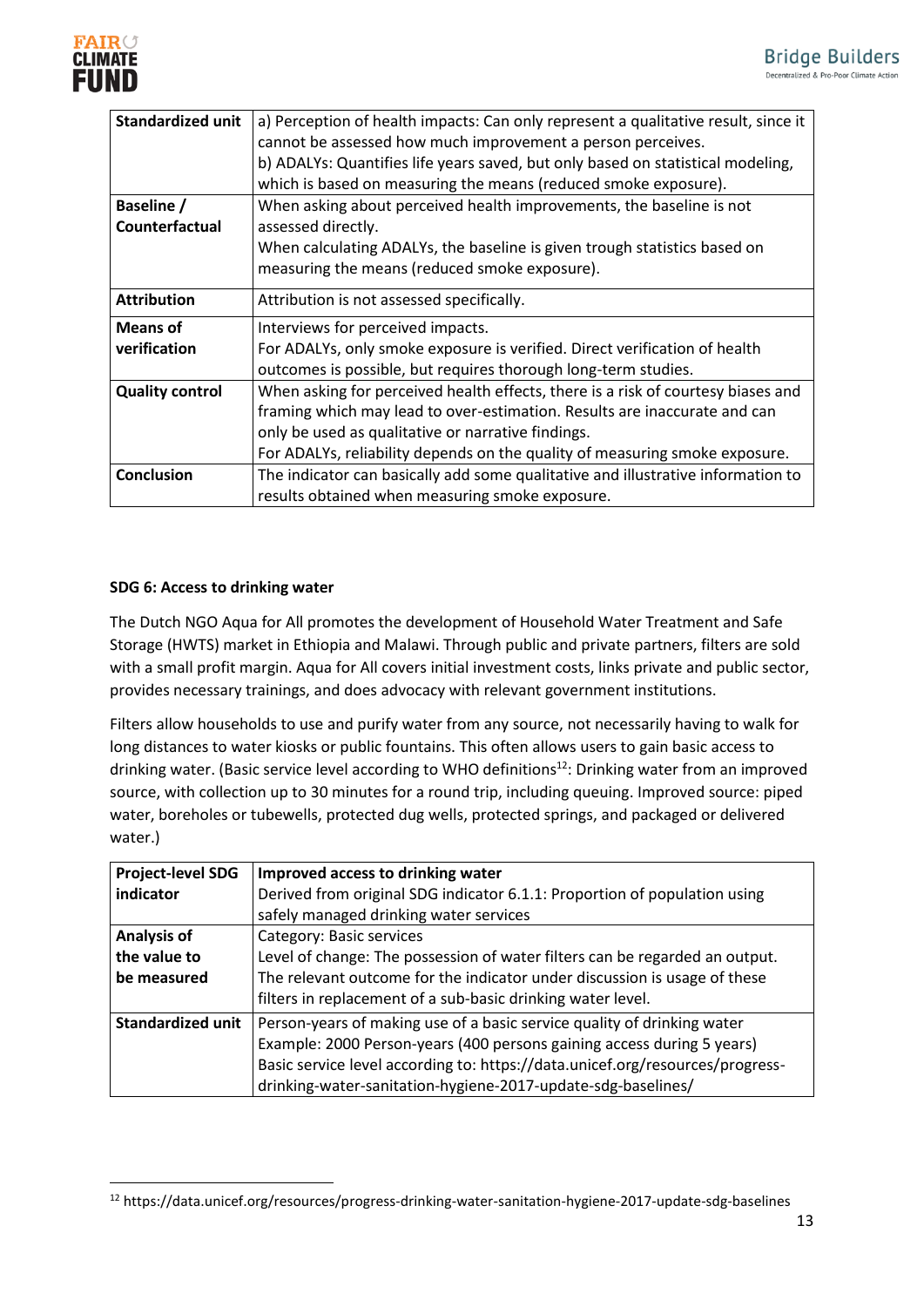

| <b>Baseline /</b>      | Selective baseline within a geographical focus (users decide themselves if they    |
|------------------------|------------------------------------------------------------------------------------|
| Counterfactual         | buy a filter; filters are offered in areas with limited drinking water access).    |
|                        | It is therefore possible that filters are used by households that already have a   |
|                        | basic access to drinking water. This needs to be assessed for an accurate          |
|                        | quantification of the indicator.                                                   |
|                        | Moreover, the baseline needs to be re-assessed regularly. For example, new         |
|                        | water kiosks may open in less distance, implying a basic service level even in     |
|                        | the baseline scenario.                                                             |
| <b>Attribution</b>     | The achievement is clearly attributable to the project distributing water filters. |
| <b>Means of</b>        | Physical checks of the functionality of the technology, user surveys on usage      |
| verification           | patterns, including re-assessment of the baseline.                                 |
| <b>Quality control</b> | Risk of courtesy bias in user survey. Risk of changing baseline during project     |
|                        | operation. Risk of filter distribution disincentivizing public drinking water      |
|                        | programs.                                                                          |
| Conclusion             | The indicator is relatively well quantifiable. Comparisons between similar         |
|                        | projects may be limited by possible variations in the baseline scenario – some     |
|                        | projects may attend households with service levels closer to "basic" than          |
|                        | others, the latter would then achieve a greater approvement than the former,       |
|                        | which would not be observed by the indicator.                                      |
|                        | It is recommendable to assess other indicators such as time savings in parallel.   |

## **SDG 5: Saving time from domestic work**

*See above (Aqua for All)*

| <b>Project-level SDG</b> | Time saved from drinking water collection                                          |
|--------------------------|------------------------------------------------------------------------------------|
| indicator                | Derived from original SDG indicator 5.4.1 (Proportion of time spent on unpaid      |
|                          | domestic and care work)                                                            |
| <b>Analysis of</b>       | Category: Personal resources for development                                       |
| the value to             | Level of change: The possession of water filters can be regarded an output;        |
| be measured              | time savings in consequence of using these filters is an outcome.                  |
| <b>Standardized unit</b> | Total hours saved for the target group                                             |
|                          | 365,000 hours of freely disposable time13 (400 persons gaining average 30 min      |
|                          | hour daily during 5 years)                                                         |
|                          | Additionally, it is recommendable to include a measure for the distribution of     |
|                          | time savings within the target group.                                              |
| Baseline /               | The baseline varies for different households, depending on the distance of the     |
| Counterfactual           | next drinking water source, average queuing time, but also average water           |
|                          | consumption. It may be approximated jointly for neighborhoods with similar         |
|                          | conditions.                                                                        |
|                          | The baseline needs to be re-assessed regularly. For example, new water kiosks      |
|                          | may open in less distance, implying reduced water collection time.                 |
| <b>Attribution</b>       | The achievement is clearly attributable to the project distributing water filters. |
| <b>Means of</b>          | Physical checks of the functionality of the technology, user surveys on usage      |
| verification             | patterns, including re-assessment of the baseline.                                 |

<sup>13</sup> Hobbes, M., De Groot, W. T., Van Der Voet, E., & Sarkhel, S. (2011). Freely disposable time: A time and money integrated measure of poverty and freedom. *World Development*, *39*(12), 2055-2068.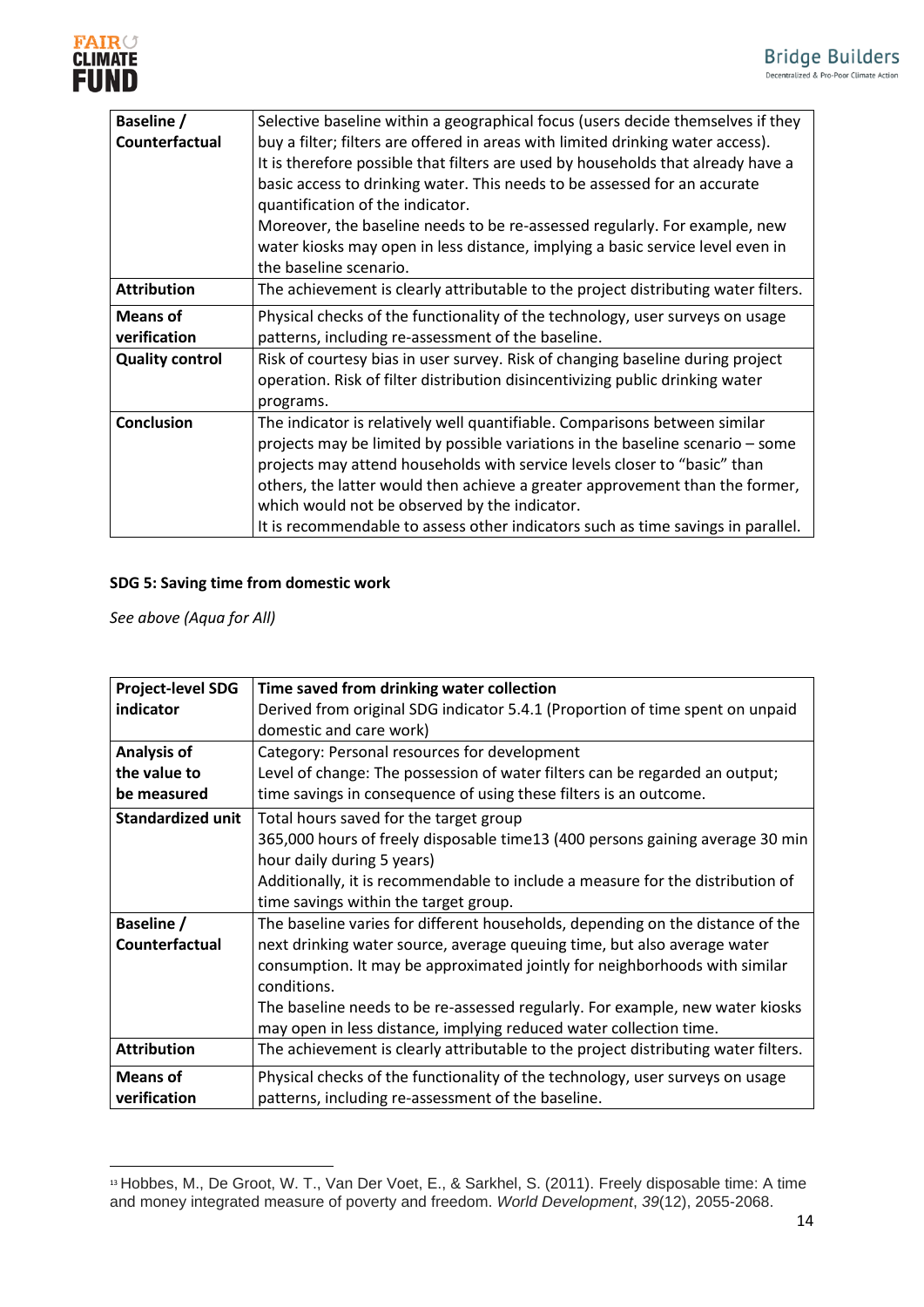

| <b>Quality control</b> | Risk of courtesy bias in user survey. Risk of changing baseline during project<br>operation. Risk of disregarding a social value of the time in cue for water<br>fetching.                                                                                                                                                                                                                        |
|------------------------|---------------------------------------------------------------------------------------------------------------------------------------------------------------------------------------------------------------------------------------------------------------------------------------------------------------------------------------------------------------------------------------------------|
| <b>Conclusion</b>      | The indicator is fairly well quantifiable. Accurate estimates of time savings may<br>however be jeopardized by varying baseline conditions. Time required for<br>water fetching may change during the project, particularly queuing.<br>This may also limit the possibilities to compare similar. It is recommendable to<br>assess other indicators such as access to drinking water in parallel. |

### **SDG 15: Meadow breeding birds in farm land**

Under the EU's Common Agricultural Policy, conservation of meadow breeding birds is generally promoted by compensating farmers who implement measures considered favorable for these birds (e.g., reduced and adjusted mowing). In an alternative, result-based approach, farmers only receive incentives if successful events of breeding take place at their farms, independently of the measures applied.

| <b>Project-level SDG</b> | <b>Meadow breeders in farmland</b>                                                              |  |  |
|--------------------------|-------------------------------------------------------------------------------------------------|--|--|
| indicator                | Derived from original SDG indicator 15.5.1 Red List Index                                       |  |  |
| <b>Analysis of</b>       | Category: Ecosystem management (together with direct threat mitigation)                         |  |  |
| the value to             | Level of change:                                                                                |  |  |
| be measured              | Means: Offering suitable conditions for breeding                                                |  |  |
|                          | Breeding events occurring, and finally, improved viability of the<br>Ends:<br>entire population |  |  |
| <b>Standardized unit</b> | Breeding events (accumulated over the years)                                                    |  |  |
|                          | (Example: 80 breeding events (20 sites, in average 4 breeding events in 10                      |  |  |
|                          | years of project duration)                                                                      |  |  |
| <b>Baseline /</b>        | At the farm level, absence of birds is assumed, not assessed in particular.                     |  |  |
| Counterfactual           | At the level of the project in total, the baseline constitutes breeding events in               |  |  |
|                          | former years (independent control group virtually impossible to establish).                     |  |  |
| <b>Attribution</b>       | Breeding events can be attributed to offering suitable conditions to birds, but                 |  |  |
|                          | absence of birds can happen in spite of suitable conditions present.                            |  |  |
| <b>Means of</b>          | Direct observation by ornithologists or trained farmers, documented by                          |  |  |
| verification             | pictures                                                                                        |  |  |
| <b>Quality control</b>   | Due to issues with attribution, it is difficult to compare the results of different             |  |  |
|                          | attempts to enable breedings. But still, measuring breedings is relatively                      |  |  |
|                          | simple and clearly indicates success.                                                           |  |  |
| <b>Conclusions</b>       | Result-bases programs will probably work best where in the past, breedings                      |  |  |
|                          | were common. Farmers will probably be familiar with the measures to be                          |  |  |
|                          | taken, and the chance of being successful is probably high enough as a<br>motivation.           |  |  |
|                          | But if new breedings shall be enabled where these have rarely been observed                     |  |  |
|                          | in the past, it may work better to directly fund measures, probably with a                      |  |  |
|                          | bonus for success.                                                                              |  |  |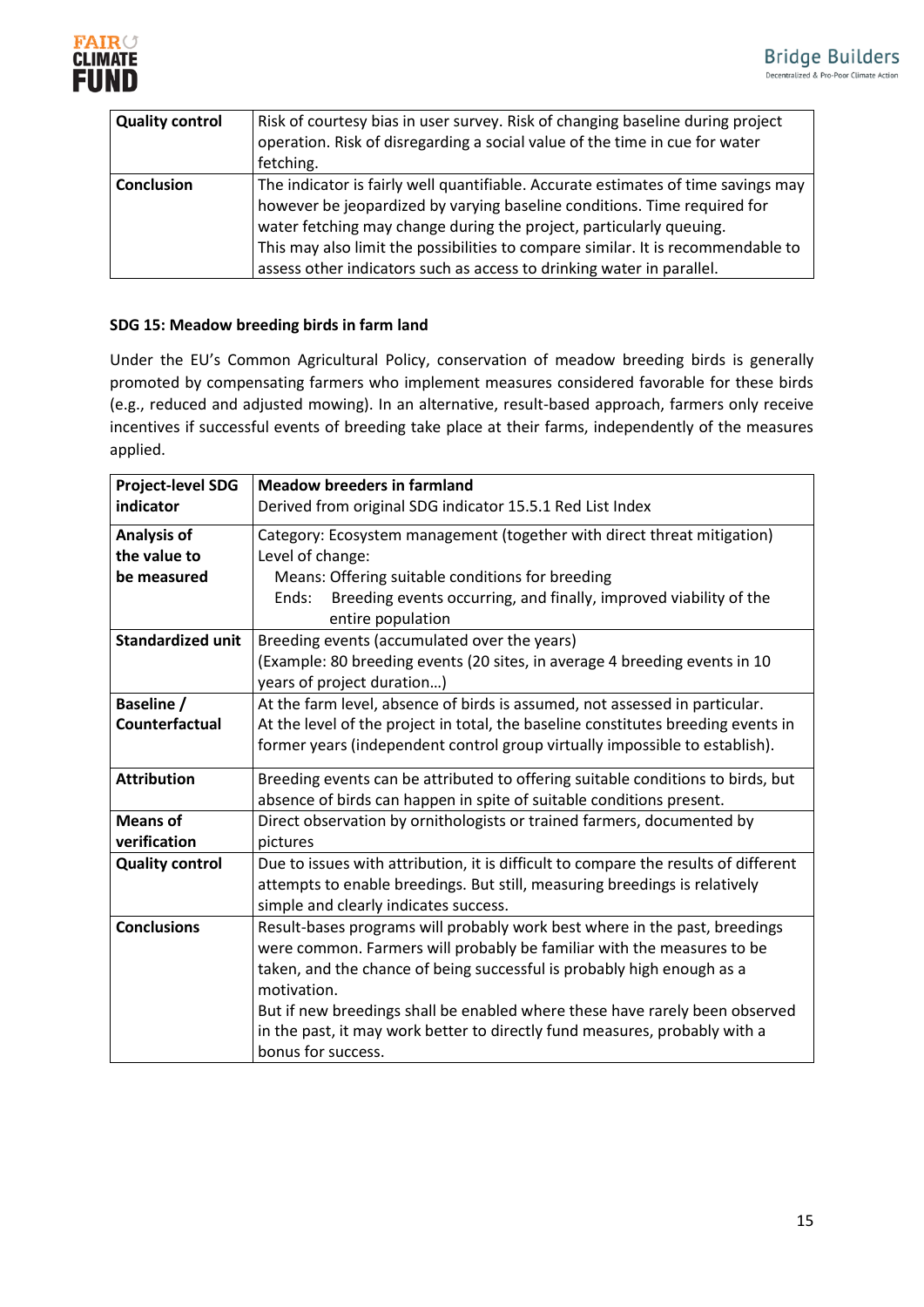

# <span id="page-15-0"></span>Annex 2: List of potential project-level indicators per SDG

| <b>SDG and comment</b>                                                | Generalized indicator and analysis of value measured                                                                                                | Notes on practical change measurement                                                                    |  |  |
|-----------------------------------------------------------------------|-----------------------------------------------------------------------------------------------------------------------------------------------------|----------------------------------------------------------------------------------------------------------|--|--|
|                                                                       | (in brackets: original SDG indicator referred to)                                                                                                   |                                                                                                          |  |  |
| 1. End poverty in all its                                             | Available personal/household budget (1.2.1):                                                                                                        | Easier to assess for isolated, project-specific                                                          |  |  |
| forms everywhere                                                      | Total additional income (or reduced expenditures) of target group, in<br>US\$ and/or equivalents of national living wages (see wageindicator.org,   | aspects such as firewood expenses in an efficient<br>cookstove project.                                  |  |  |
| Poverty is multi-                                                     | for example)                                                                                                                                        | An assessment of the total budget is more                                                                |  |  |
| dimensional. Some                                                     | May be good to include an indicator on distribution of additional                                                                                   | challenging (particularly for attribution), but also                                                     |  |  |
| aspects (such as access                                               | budget among the target group.                                                                                                                      | more meaningful.                                                                                         |  |  |
| to basic services) are<br>better covered under                        |                                                                                                                                                     | Important to consider dynamic baselines (such as                                                         |  |  |
| other SDGs.                                                           | Level of change: Can be regarded output if income originating from<br>project budget, outcome if generated from for activities stimulated by        | changing fuelwood prices).<br>Ideally, based on calculations using external data                         |  |  |
|                                                                       | the project.                                                                                                                                        | (such as fuelwood prices), cross-checked by self-                                                        |  |  |
|                                                                       |                                                                                                                                                     | reporting.                                                                                               |  |  |
|                                                                       | For most other aspects, standardized quantification is difficult at project level (social protection, disaster losses, secure land<br>tenure).      |                                                                                                          |  |  |
| 2. End hunger, achieve                                                | Food security (2.1.2):                                                                                                                              | Attribution is difficult, ideally based on                                                               |  |  |
| food security and                                                     | Person-years with: FIES (Food Insecurity Experience Scale) reduced by a                                                                             | independent control groups.                                                                              |  |  |
| improved nutrition and                                                | certain level (for example, from moderate or worse to mild or better)                                                                               | Verification based on a standardized                                                                     |  |  |
| promote sustainable                                                   | Level of change: Is more an output if food provided by the project,                                                                                 | questionnaire with subjective questions - risk of                                                        |  |  |
| agriculture.                                                          | more an outcome if self-produced in consequence of the project.                                                                                     | courtesy bias particularly for projects.                                                                 |  |  |
| <b>Meaningful results</b>                                             | Productivity of small-scale agriculture (2.3.1):                                                                                                    | Attribution difficult, ideally based on independent                                                      |  |  |
| require long-term                                                     | Total increase of smallholder production of a certain crop among the                                                                                | control groups.                                                                                          |  |  |
| assessments.                                                          | target population. Important to include an indicator on distribution of                                                                             | Complex relations between yields of certain                                                              |  |  |
|                                                                       | additional budget among the target group.                                                                                                           | products, climatic variations, income from sales                                                         |  |  |
|                                                                       | Is rather an outcome. Important to consider long-term sustainability of<br>measures (simple increase of mineral fertilizer may not me sustainable). | and food security.<br>Needs integrated assessment of many different                                      |  |  |
|                                                                       |                                                                                                                                                     | factors.                                                                                                 |  |  |
|                                                                       | For most other aspects, standardized quantification is difficult at project level (reduced undernourishment and stunting,                           |                                                                                                          |  |  |
|                                                                       | agricultural prices, genetic resources, ). Proxy-indicators may be defined for these aspects.                                                       |                                                                                                          |  |  |
| 3. Ensure healthy lives<br>and promote well-                          | Access to basic health services (3.8.1, 3.b.1):<br>Person-years with: Access to and usage of a defined minimum health                               | Baseline definition can be by geographic selection<br>(unattended areas).                                |  |  |
| being for all at all ages                                             | service (such as medical center within 1 hour travel distance).                                                                                     | Focus on a few selected health-services may                                                              |  |  |
|                                                                       | Number of persons with: Assisted births, specific vaccinations.                                                                                     | cause neglection of others.                                                                              |  |  |
| Quantification easier                                                 | Access-to is output, usage-of and the effect-of is outcome.                                                                                         | Attribution difficult for health effects.                                                                |  |  |
| for aspects that are<br>output/means such as                          | Access to family planning (3.7.1): Similar to Access to basic health services                                                                       |                                                                                                          |  |  |
| access to services or                                                 | Healthy personal environment (3.9.1, 3.9.2, 3.9.3):                                                                                                 | Much easier to verify than effects.                                                                      |  |  |
| exposure to health-                                                   | Person-years with: Exposure to harmful conditions reduced by a certain                                                                              | Baseline-setting (threshold definition) can be                                                           |  |  |
| risks.                                                                | level (indoor air pollution, drinking water, )<br>Need to define thresholds (smoke concentration, water contamination,                              | challenging.<br>Important to consider dynamic baselines (such as                                         |  |  |
|                                                                       | )                                                                                                                                                   | changing access to drinking water in the target                                                          |  |  |
|                                                                       | Exposure-to is more an output (means) indicator.                                                                                                    | area).                                                                                                   |  |  |
|                                                                       | Health effects (3.9.1, 3.9.2, 3.9.3)                                                                                                                | Hard to verify. Baseline and attribution very                                                            |  |  |
|                                                                       | Person-years with reduced symptoms like cough or diarrhea, or,<br>eventually, ADALYs (life-years gained as such).                                   | challenging; normally requiring long-term studies<br>and independent control groups.                     |  |  |
|                                                                       | Can regarded outcome or even impact.                                                                                                                | ADALYs calculated statistically, generally not                                                           |  |  |
|                                                                       |                                                                                                                                                     | verified empirically.                                                                                    |  |  |
|                                                                       | For most outcome-level health aspects, standardized quantification difficult at project level (such as child mortality,                             |                                                                                                          |  |  |
|                                                                       | incidence of diseases. Access to health insurance may be quantifiable, if jobs are created with social benefits).                                   |                                                                                                          |  |  |
| 4. Ensure inclusive and<br>equitable quality                          | Attendance to schools/other education offers (4.1.1, 4.2.2, 4.3.1):<br>Person-years with minimum attendance to schools/ other education             | A clear definition of minimum attendance may be<br>difficult, particularly if considering the quality of |  |  |
| education and promote                                                 | offers.                                                                                                                                             | education.                                                                                               |  |  |
| lifelong learning                                                     | Clearly an output                                                                                                                                   | Results may be difficult to attribute to a specific                                                      |  |  |
| opportunities for all                                                 |                                                                                                                                                     | project.                                                                                                 |  |  |
| Quantification easier                                                 | Number of persons who gained certain skills (literacy, numeracy) (4.1.1,<br>$4.4.1, 4.6.1$ ).                                                       | Verified by standardized test which may be<br>challenging; control groups needed for                     |  |  |
| for output/means                                                      | Outcome of schooling/education.                                                                                                                     | quantification and attribution of progress.                                                              |  |  |
| (attendance). Skill                                                   | Parity of attendance to education (4.5.1) may be evaluated by defining changing person-years for specific groups                                    |                                                                                                          |  |  |
| mostly difficult to                                                   | (male/female, urban/rural, ).                                                                                                                       |                                                                                                          |  |  |
| measure and attribute.                                                | Health/learning/psychosocial development of children (4.2.1) difficult to evaluate as a result of a specific project.                               |                                                                                                          |  |  |
| Goal 5. Achieve gender<br>equality and empower<br>all women and girls | Freely disposable time (5.4.1):                                                                                                                     | Easier to assess for isolated, project-specific                                                          |  |  |
|                                                                       | Total accumulated freely disposable time generated for the target<br>group.                                                                         | aspects such as time saved from water fetching,<br>instead of assessing total disposable time (which     |  |  |
|                                                                       | Originally applying to reduced domestic work by women, but may be                                                                                   | is challenging). Baseline may be individually                                                            |  |  |
| Results often difficult to<br>quantify and attribute                  | applicable in a wider context.                                                                                                                      | different.                                                                                               |  |  |
|                                                                       | Can generally be regarded an outcome.                                                                                                               |                                                                                                          |  |  |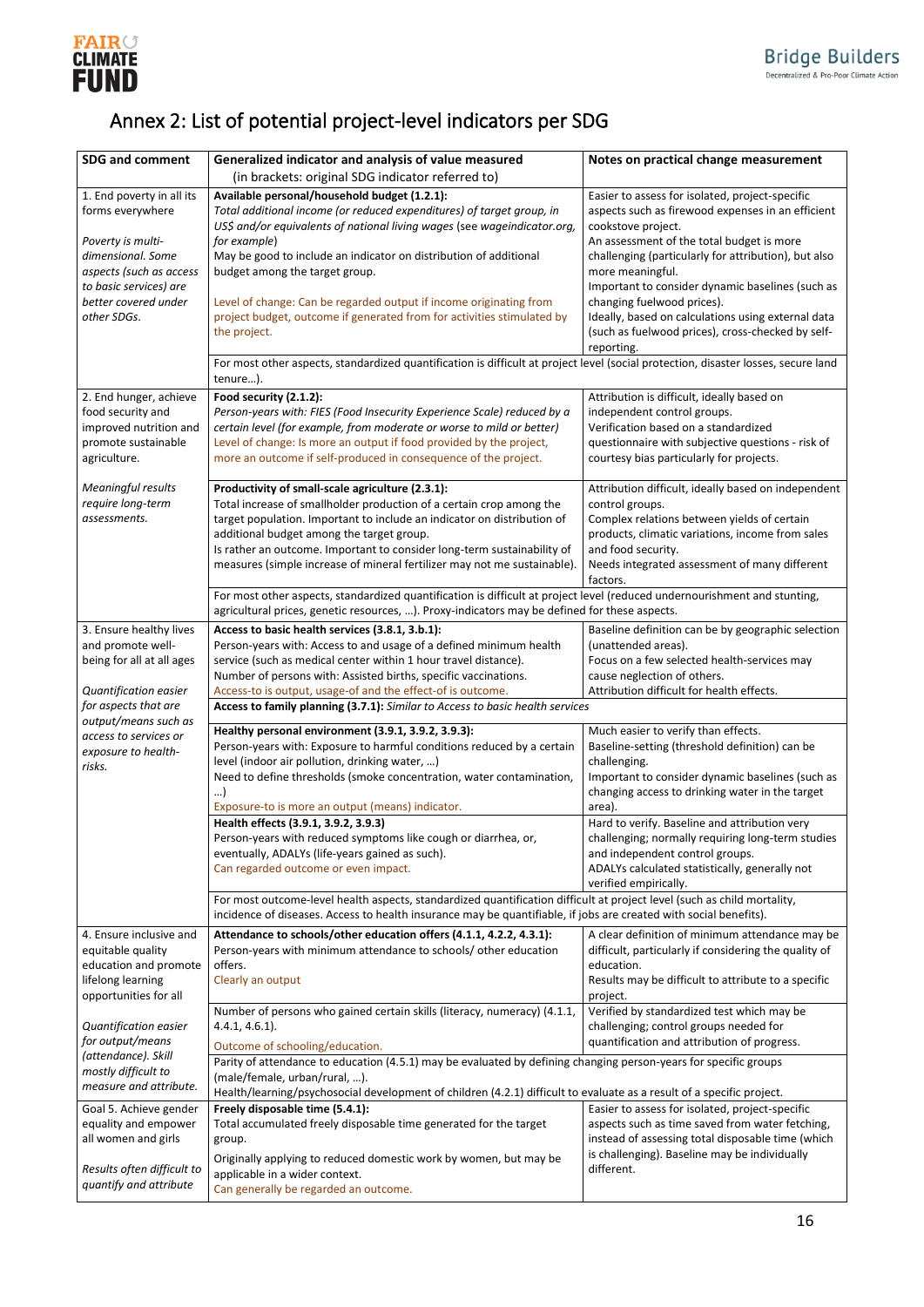

| to a specific project,<br>particularly if referring<br>to women's rights. |                                                                                                                                                                                                                                                                                                                                                                                                                   | Time savings may imply a loss of social value (if,<br>for example, cuing for water allows meeting<br>friends). |  |
|---------------------------------------------------------------------------|-------------------------------------------------------------------------------------------------------------------------------------------------------------------------------------------------------------------------------------------------------------------------------------------------------------------------------------------------------------------------------------------------------------------|----------------------------------------------------------------------------------------------------------------|--|
|                                                                           | Relative measures such as share of women in certain positions etc. make sense within the context of a specific project and<br>may be difficult to transform to absolute measures. This can be tried from case to case, for example, by measuring the total<br>turnover managed by women in managerial positions. But in many cases, the complexity of SDG 5 is difficult to standardize<br>in a quantitative way. |                                                                                                                |  |
| 6. Ensure availability                                                    | Access to drinking water (6.1.1):                                                                                                                                                                                                                                                                                                                                                                                 | Baseline conditions may differ for each household                                                              |  |
| and sustainable                                                           | Person-years with: Access to and usage of basic service quality of                                                                                                                                                                                                                                                                                                                                                | (e.g., time to fetch water).                                                                                   |  |
|                                                                           | drinking water, e.g. based on WHO definitions (threshold dependent)                                                                                                                                                                                                                                                                                                                                               | Verification by checking operation and usage of                                                                |  |
| management of water<br>and sanitation for all                             | Access-to is output, usage-of is outcome.                                                                                                                                                                                                                                                                                                                                                                         | physical appliances such as water filters or well.                                                             |  |
| Often quantifiable as                                                     | Access to toilets and hygiene (6.2.1):                                                                                                                                                                                                                                                                                                                                                                            | Important to distinguish between public and                                                                    |  |
| access to services.                                                       | Person-years with: Access to and usage of toilets and personal hygiene                                                                                                                                                                                                                                                                                                                                            | personal facilities.                                                                                           |  |
| Where referring to                                                        | facilities                                                                                                                                                                                                                                                                                                                                                                                                        |                                                                                                                |  |
| water resources, only                                                     | Access-to is output, usage-of is outcome.                                                                                                                                                                                                                                                                                                                                                                         |                                                                                                                |  |
|                                                                           | Possible indicators with limited quantifiability:                                                                                                                                                                                                                                                                                                                                                                 |                                                                                                                |  |
| comparable within                                                         |                                                                                                                                                                                                                                                                                                                                                                                                                   |                                                                                                                |  |
| specific boundaries                                                       | Within defined urban contexts: Access to and use of waste collection and wastewater treatment in urban areas (6.2.1),                                                                                                                                                                                                                                                                                             |                                                                                                                |  |
| such as watersheds.                                                       | measurable in person-years.                                                                                                                                                                                                                                                                                                                                                                                       |                                                                                                                |  |
|                                                                           | Within defined boundaries such as watersheds: Efficiency of freshwater usage (e.g. for irrigation) (6.4.1), measurable e.g.                                                                                                                                                                                                                                                                                       |                                                                                                                |  |
|                                                                           | in liters/yield, percentage of freshwater withdrawal from available resources (6.4.2)                                                                                                                                                                                                                                                                                                                             |                                                                                                                |  |
|                                                                           | Households in settlements with local management of water resources (6.b.1) (in person-years)                                                                                                                                                                                                                                                                                                                      |                                                                                                                |  |
| 7. Ensure access to                                                       | Household electrification (7.1.1):                                                                                                                                                                                                                                                                                                                                                                                | Verification by physical checks. Need to observe                                                               |  |
| affordable, reliable,                                                     | Person-years with: Access to and usage of defined minimum service of                                                                                                                                                                                                                                                                                                                                              | government-driven grid extension (dynamic                                                                      |  |
| sustainable and                                                           | grid electricity.                                                                                                                                                                                                                                                                                                                                                                                                 | baseline).                                                                                                     |  |
| modern energy for all                                                     | Needs threshold-definition (for example, regular availability of power).                                                                                                                                                                                                                                                                                                                                          |                                                                                                                |  |
|                                                                           | Access-to is output, usage-of is outcome.                                                                                                                                                                                                                                                                                                                                                                         |                                                                                                                |  |
| Possible additional                                                       |                                                                                                                                                                                                                                                                                                                                                                                                                   |                                                                                                                |  |
| indicator: Access to                                                      | Reliance on clean cooking fuels (7.1.2):                                                                                                                                                                                                                                                                                                                                                                          | Verification by physical checks of operation and                                                               |  |
| clean lighting.                                                           | Person-years with: Access to and usage of clean cooking fuel (biogas,                                                                                                                                                                                                                                                                                                                                             | usage of cooking appliance and/or fuel                                                                         |  |
|                                                                           | alcohol from renewable sources)                                                                                                                                                                                                                                                                                                                                                                                   | availability.                                                                                                  |  |
|                                                                           | Original SDG indicator refers to clean fuels. Also reduced consumption                                                                                                                                                                                                                                                                                                                                            |                                                                                                                |  |
|                                                                           | due to increased efficiency may also be quantified.                                                                                                                                                                                                                                                                                                                                                               |                                                                                                                |  |
|                                                                           | Access-to is output, usage-of is outcome.                                                                                                                                                                                                                                                                                                                                                                         |                                                                                                                |  |
|                                                                           | Possible indicators with limited quantifiability, within the boundary of a grid (7.2.1):                                                                                                                                                                                                                                                                                                                          |                                                                                                                |  |
|                                                                           | - Renewable energy share in the project area's energy production; kWh saved due to energy efficiency.                                                                                                                                                                                                                                                                                                             |                                                                                                                |  |
|                                                                           |                                                                                                                                                                                                                                                                                                                                                                                                                   |                                                                                                                |  |
| 8. Promote sustained,                                                     | Job openings (8.3.1, 8.5.2)                                                                                                                                                                                                                                                                                                                                                                                       | Baseline assessment needs to consider if jobs are                                                              |  |
| inclusive and                                                             | Person-years of employment generated                                                                                                                                                                                                                                                                                                                                                                              | new and do not replace existing jobs.                                                                          |  |
| sustainable economic                                                      | Can be disaggregated by job quality, full vs. part time, social insurance                                                                                                                                                                                                                                                                                                                                         | May be difficult to compare different types and                                                                |  |
| growth, full and                                                          | etc. But job quality is difficult to standardize.                                                                                                                                                                                                                                                                                                                                                                 | qualities of jobs; and also, to define which jobs                                                              |  |
| productive                                                                | Output if salary paid by project, outcome if from external sources.                                                                                                                                                                                                                                                                                                                                               | are created due to a specific project.                                                                         |  |
| employment and                                                            | Youth employment / education (8.6.1): Similar to job openings.                                                                                                                                                                                                                                                                                                                                                    |                                                                                                                |  |
| decent work                                                               | Earnings from work (8.5.1)                                                                                                                                                                                                                                                                                                                                                                                        | Baseline assessment needs to consider if jobs are                                                              |  |
|                                                                           | Total job earnings, in US\$ and/or equivalents of national living wages                                                                                                                                                                                                                                                                                                                                           | new and do not replace existing jobs.                                                                          |  |
| Results are often                                                         | (see wageindicator.org, for example)                                                                                                                                                                                                                                                                                                                                                                              |                                                                                                                |  |
| difficult to isolate from                                                 | May be good to consider also the distribution of earnings among the                                                                                                                                                                                                                                                                                                                                               |                                                                                                                |  |
| the general economic                                                      | target group and the level of hourly payments.                                                                                                                                                                                                                                                                                                                                                                    |                                                                                                                |  |
| context.                                                                  | Can be regarded output if earnings are paid by the budget, outcome if                                                                                                                                                                                                                                                                                                                                             |                                                                                                                |  |
|                                                                           | generated from activities stimulated by the project.                                                                                                                                                                                                                                                                                                                                                              |                                                                                                                |  |
|                                                                           |                                                                                                                                                                                                                                                                                                                                                                                                                   |                                                                                                                |  |
|                                                                           |                                                                                                                                                                                                                                                                                                                                                                                                                   |                                                                                                                |  |
|                                                                           | Total economic value created (8.1.1)                                                                                                                                                                                                                                                                                                                                                                              | Calculations often based on assumptions difficult                                                              |  |
|                                                                           | Total US\$ or living wages generated                                                                                                                                                                                                                                                                                                                                                                              | to verify. Attribution also challenging.                                                                       |  |
|                                                                           | Output if measuring value created by direct project activities, outcome                                                                                                                                                                                                                                                                                                                                           |                                                                                                                |  |
|                                                                           | if considering alone-standing activities motivated by the project.                                                                                                                                                                                                                                                                                                                                                |                                                                                                                |  |
|                                                                           | GDP-related indicators are difficult to quantify as project results, as well as effects on child labour and workers's rights.                                                                                                                                                                                                                                                                                     |                                                                                                                |  |
| 9. Build resilient                                                        | Often of limited relevance for project activities, and difficult to quantify in general.                                                                                                                                                                                                                                                                                                                          |                                                                                                                |  |
| infrastructure, promote                                                   |                                                                                                                                                                                                                                                                                                                                                                                                                   |                                                                                                                |  |
| inclusive and                                                             |                                                                                                                                                                                                                                                                                                                                                                                                                   |                                                                                                                |  |
| sustainable                                                               |                                                                                                                                                                                                                                                                                                                                                                                                                   |                                                                                                                |  |
| industrialization and                                                     |                                                                                                                                                                                                                                                                                                                                                                                                                   |                                                                                                                |  |
| foster innovation                                                         |                                                                                                                                                                                                                                                                                                                                                                                                                   |                                                                                                                |  |
|                                                                           | Often difficult to measure in absolute numbers, hard standardize.                                                                                                                                                                                                                                                                                                                                                 |                                                                                                                |  |
| 10. Reduce inequality                                                     |                                                                                                                                                                                                                                                                                                                                                                                                                   |                                                                                                                |  |
| within and among                                                          |                                                                                                                                                                                                                                                                                                                                                                                                                   |                                                                                                                |  |
| countries                                                                 |                                                                                                                                                                                                                                                                                                                                                                                                                   |                                                                                                                |  |
| 11. Make cities and                                                       | Often difficult to standardize. of limited relevance for project activities. It may be possible to quantify standardized                                                                                                                                                                                                                                                                                          |                                                                                                                |  |
| human settlements                                                         | achievements with regard to basic housing, for example, or access to waste collection.                                                                                                                                                                                                                                                                                                                            |                                                                                                                |  |
| inclusive, safe, resilient<br>and sustainable                             |                                                                                                                                                                                                                                                                                                                                                                                                                   |                                                                                                                |  |